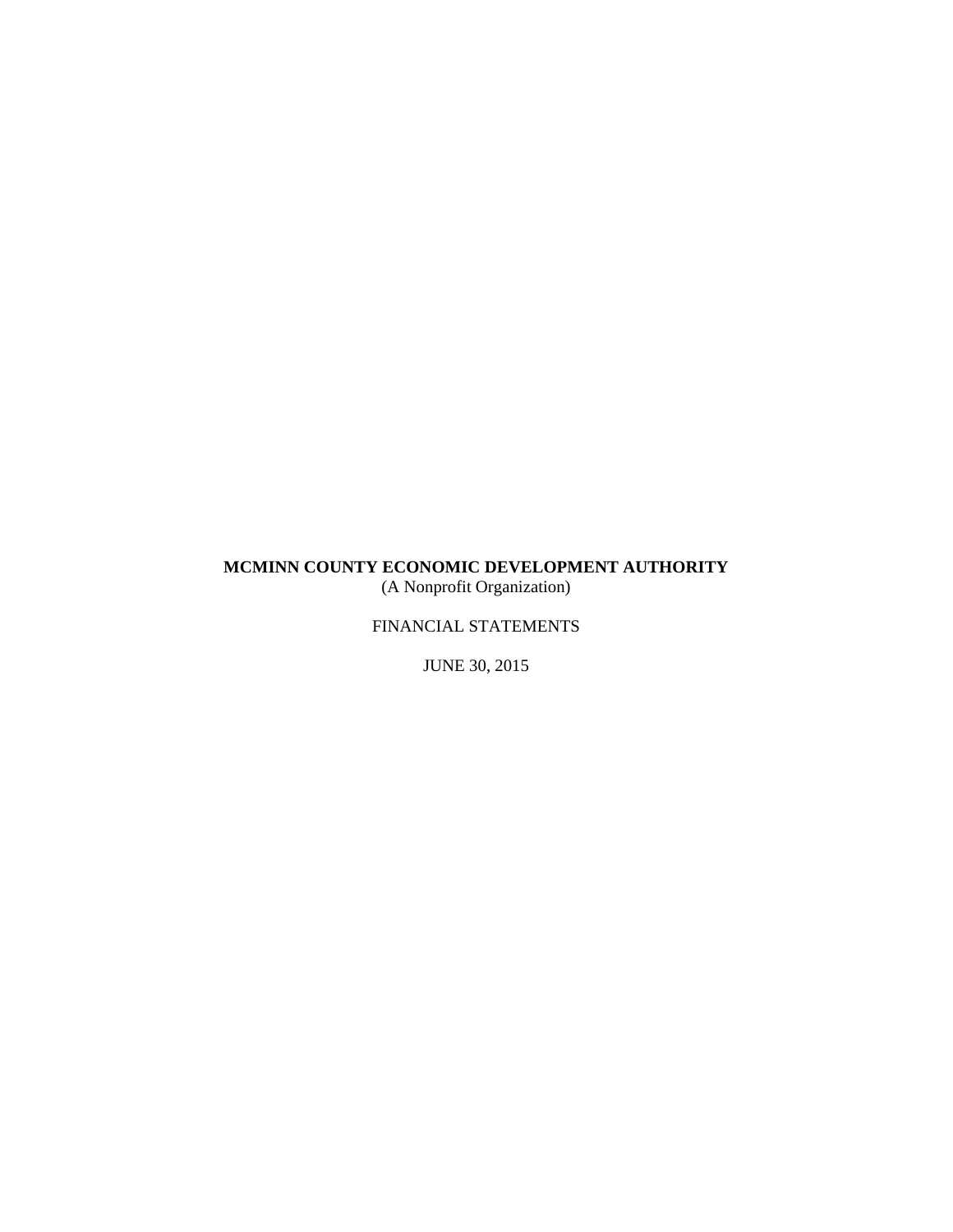### (A Nonprofit Organization) TABLE OF CONTENTS JUNE 30, 2015

|                                                                                                                                                                                                                          | <b>PAGE</b> |
|--------------------------------------------------------------------------------------------------------------------------------------------------------------------------------------------------------------------------|-------------|
| <b>INTRODCTORY SECTION:</b><br>List of Principal Officials                                                                                                                                                               | 1           |
| FINANCIAL SECTION:<br><b>INDEPENDENT AUDITORS' REPORT</b>                                                                                                                                                                | $2 - 3$     |
| REQUIRED SUPPLEMENTARY INFORMATION:<br>Management's Discussion and Analysis                                                                                                                                              | $4 - 7$     |
| <b>BASIC FINANCIAL STATEMENTS:</b>                                                                                                                                                                                       |             |
| <b>Statement of Net Position</b>                                                                                                                                                                                         | 8           |
| Statement of Revenues, Expenses and Change in Net Position                                                                                                                                                               | 9           |
| <b>Statement of Cash Flows</b>                                                                                                                                                                                           | 10          |
| <b>Notes to Financial Statements</b>                                                                                                                                                                                     | $11 - 17$   |
| Independent Auditors' Report on Internal Control over Financial Reporting<br>and on Compliance and Other Matters based in an Audit of Financial<br>Statements Performed in Accordance with Government Auditing Standards | $18 - 19$   |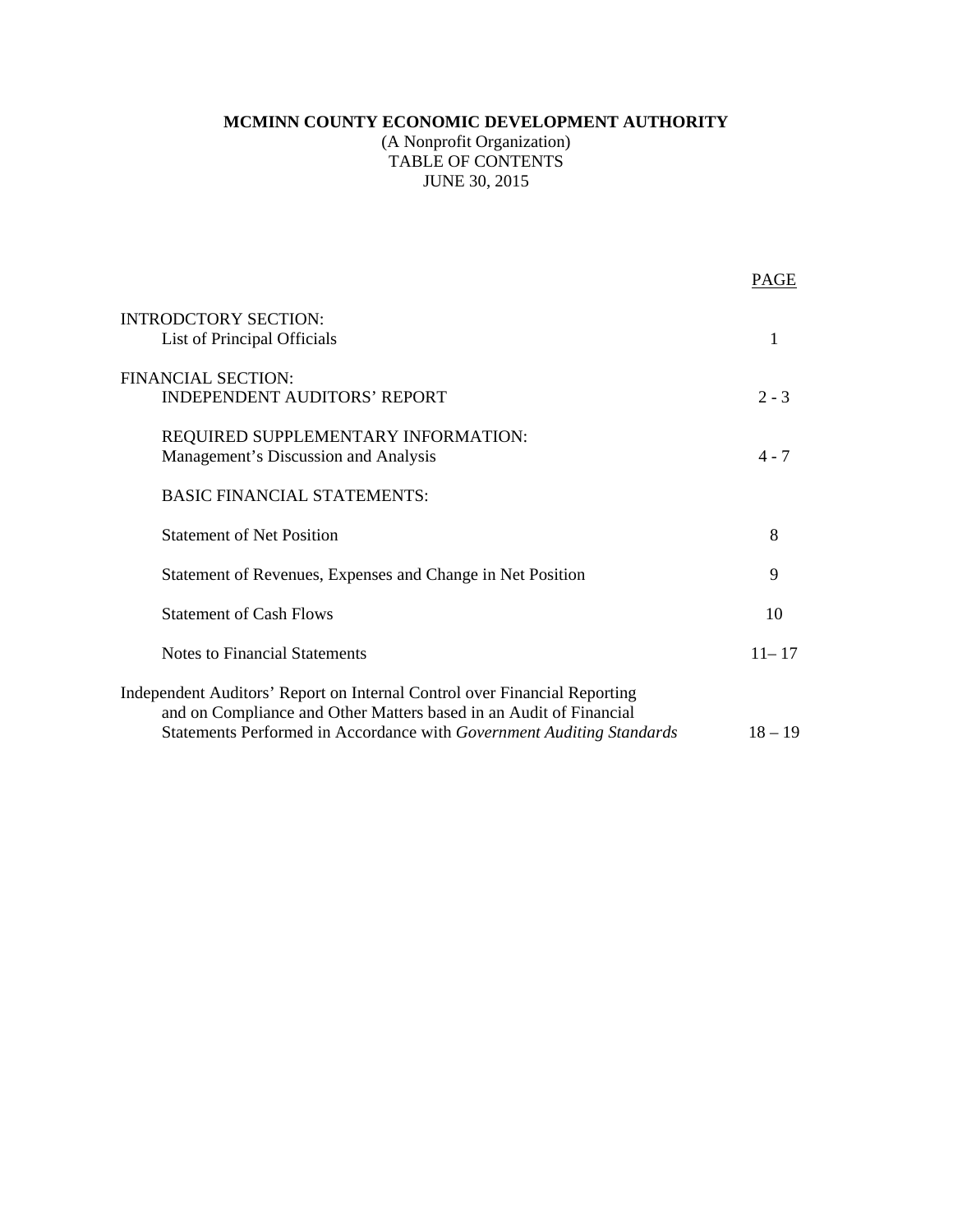INTRODUCTORY SECTION

June 30, 2015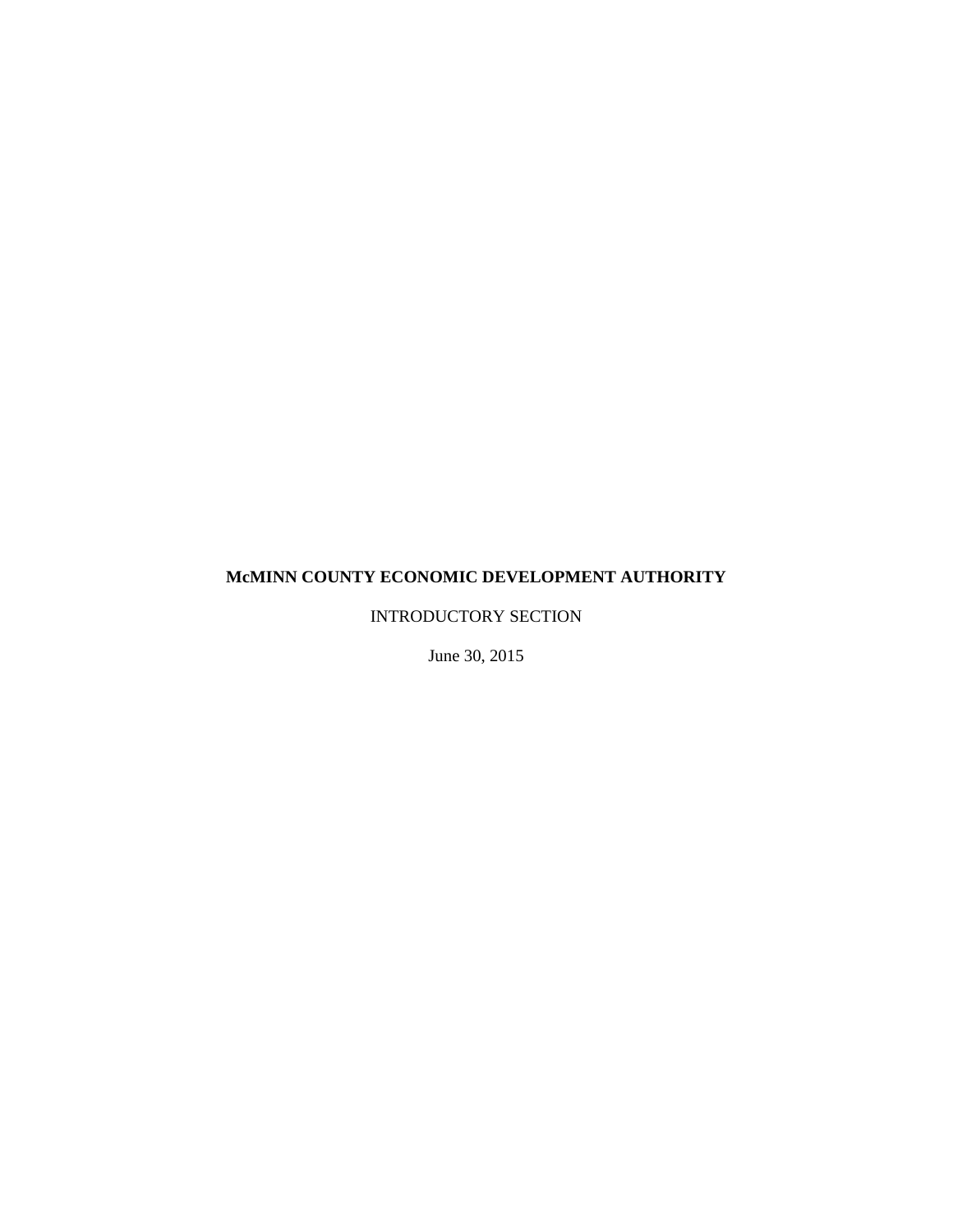(A Nonprofit Organization) LIST OF PRINCIPAL OFFICIALS JUNE 30, 2015

# **Executive Director**

Kathy B. Knight

### **Board of Officers**

Stuart Sullins - President Thom Johnson – Vice President David Alley - Tresurer Durant Tullock – Past President

#### **Board Members**

#### **Funding Agencies Board Members**

John Gentry, McMinn County Mayor David Crews, McMinn County Commissioner Ann Davis, City of Athens Mayor Bob Lambert, Jr., City of Etowah Eric Newberry, Athens Utilities Board

# **General Membership Board Members**

Farah Reynolds Porter Clark Scott Moore Joe Holbrook Rhonda Whaley Will Estes Jason McConkey Jim Wilson Shane Sewell

#### **Greenbelt Property Owner Board Member**

Jerry Smith

#### **Ex-officio Voting Members**

Rob Preston Stewart Smith Harley Knowles

#### **Ex-officio Non-voting Members**

Matthew Gravley, City of Etowah Mitchell Moore, City of Athens Mike Bell, State Senator John Forgety, State Representative Vacant, City of Calhoun Vacant, City of Englewood Lois Preece, City of Niota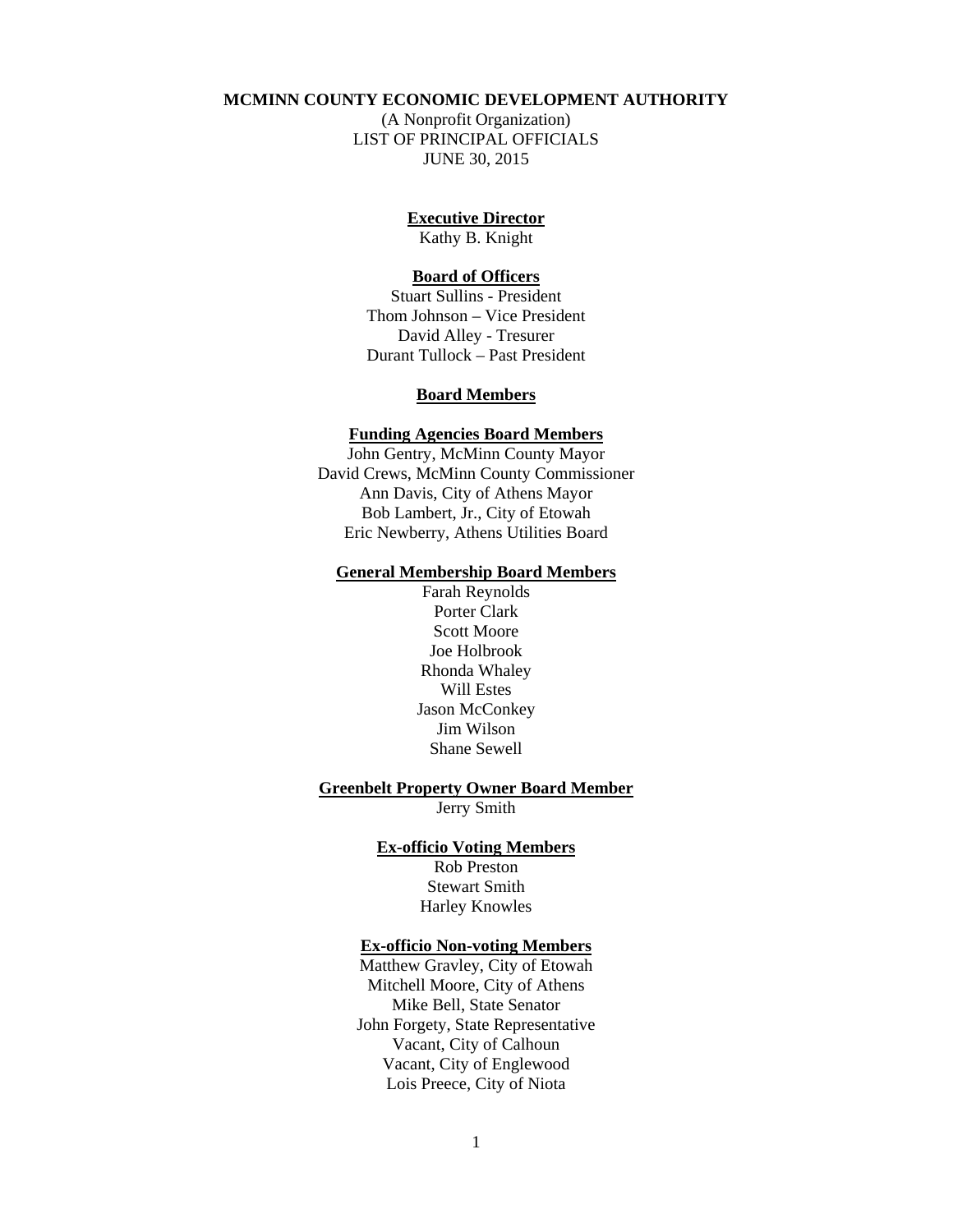FINANCIAL SECTION

June 30, 2015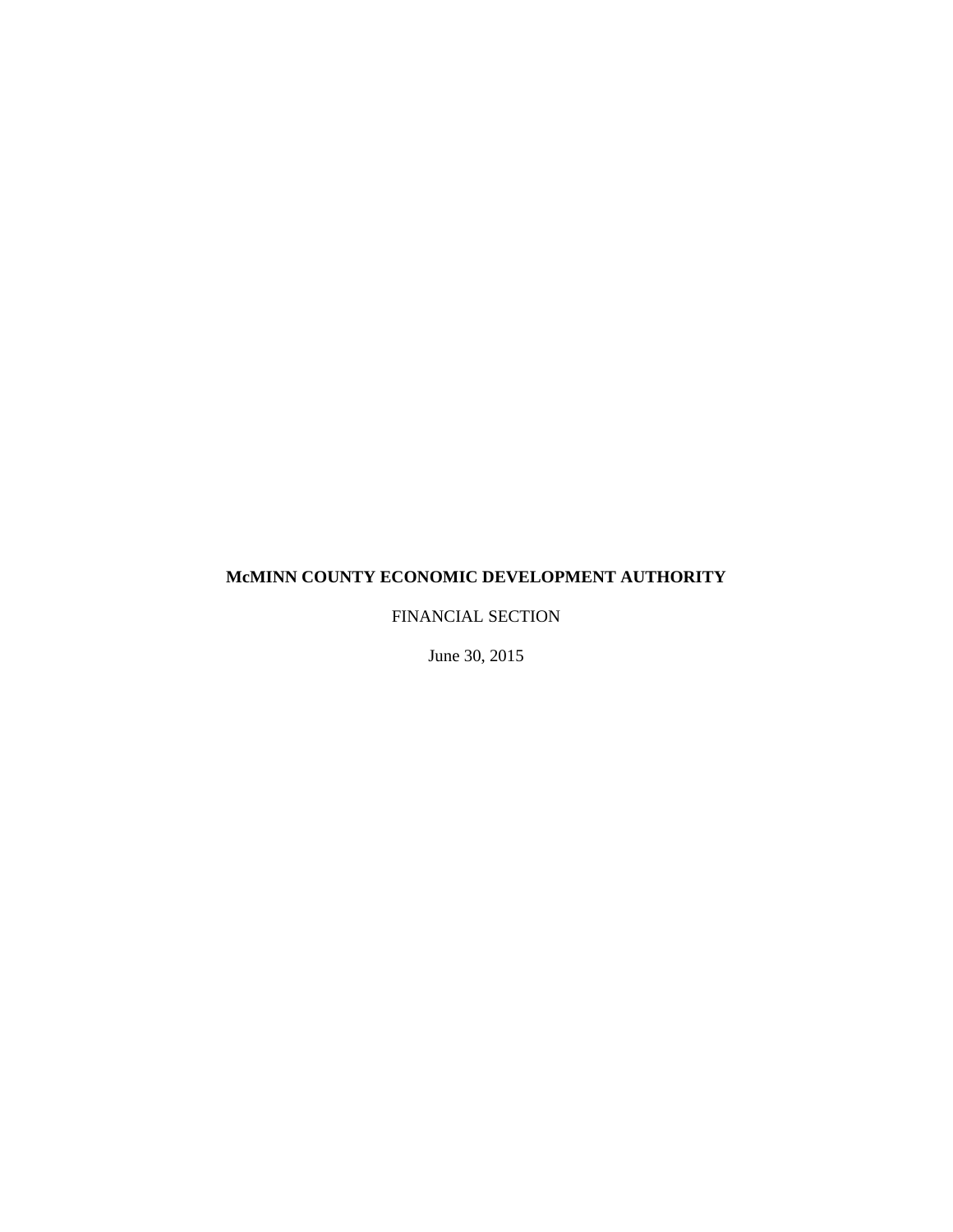

428 Marilyn Lane

Joe S. Ingram, CPA (1948 – 2011) Alcoa, Tennessee 37701 Telephone Lonas D. Overholt, CPA 865-984-1040 Robert L. Bean, CPA Facsimile and the state of the state of the state of the state of the state of the state of the state of the state of the state of the state of the state of the state of the state of the state of the st

865-982-1665

# INDEPENDENT AUDITORS' REPORT

To the Board of Trustees of McMinn County Economic Development Authority

### **Report on the Financial Statements**

We have audited the accompanying financial statements of the business-type activities of McMinn County Economic Development Authority (the "Authority") (a nonprofit organization), as of June 30, 2015, and the related notes to the financial statements, which collectively comprise the Authority's basic financial statements as listed in the table of contents.

### **Management's Responsibility for the Financial Statements**

Management is responsible for the preparation and fair presentation of these financial statements in accordance with accounting principles generally accepted in the United States of America; this includes the design, implementation, and maintenance of internal control relevant to the preparation and fair presentation of financial statements that are free from material misstatement, whether due to fraud or error.

# **Auditor's Responsibility**

Our responsibility is to express an opinion on these financial statements based on our audit. We conducted our audit in accordance with auditing standards generally accepted in the United States of America, and the standards applicable to financial audits contained in *Government Auditing Standards* issued by the Comptroller General of the United States of America. Those standards require that we plan and perform the audit to obtain reasonable assurance about whether the financial statements are free from material misstatement.

An audit involves performing procedures to obtain audit evidence about the amounts and disclosures in the financial statements. The procedures selected depend on the auditor's judgment, including the assessment of the risks of material misstatement of the financial statements, whether due to fraud or error. In making those risk assessments, the auditor considers internal control relevant to the entity's preparation and fair presentation of the financial statements in order to design audit procedures that are appropriate in the circumstances, but not for the purpose of expressing an opinion on the effectiveness of the entity's internal control. Accordingly, we express no such opinion. An audit also includes evaluating the appropriateness of accounting policies used and the reasonableness of significant accounting estimates made by management, as well as evaluating the overall presentation of the financial statements.

We believe that the audit evidence we have obtained is sufficient and appropriate to provide a basis for our audit opinions.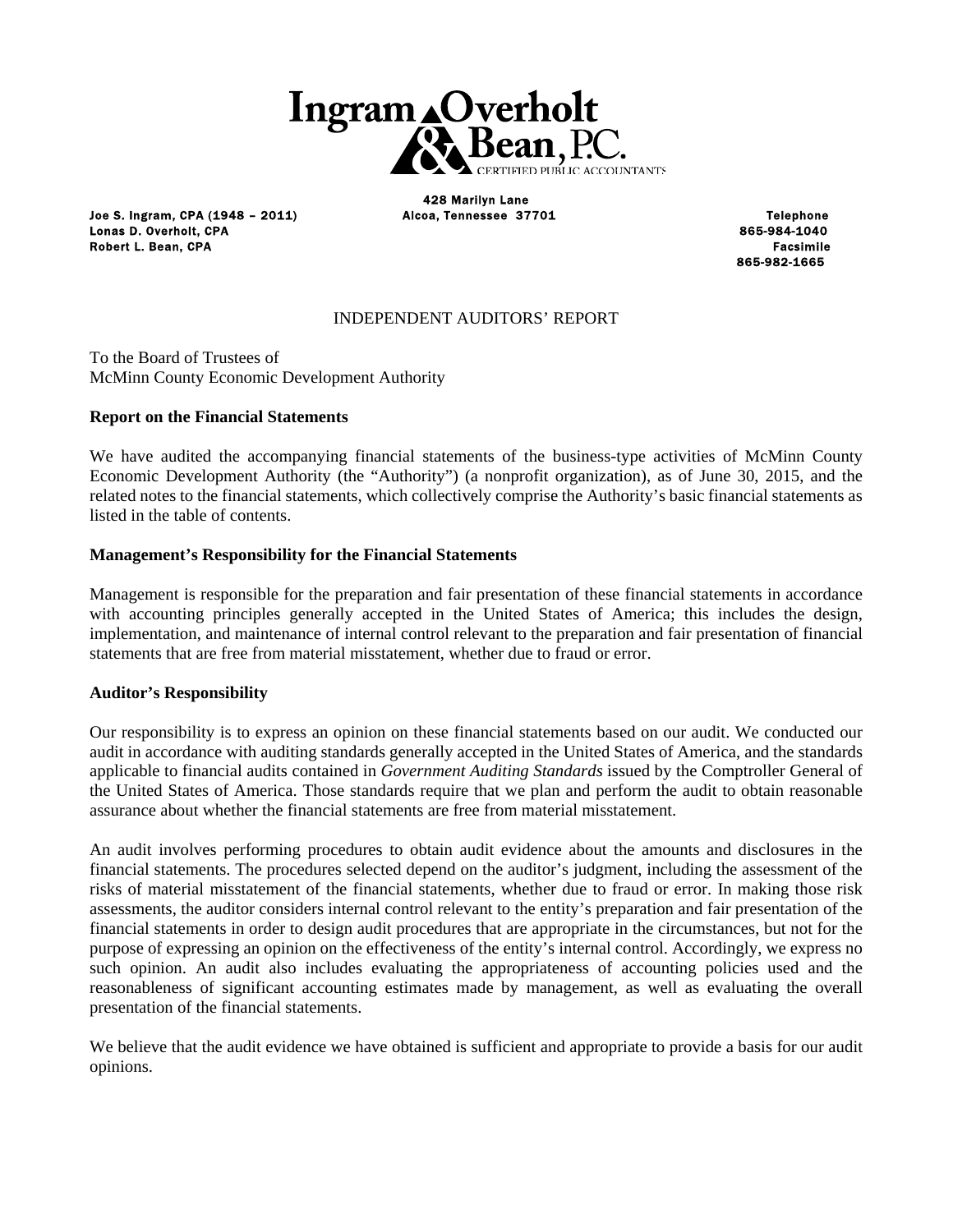# **Opinion**

In our opinion, the financial statements referred to above present fairly, in all material respects, the respective financial position of the business-type activities of the McMinn County Economic Development Authority, as of June 30, 2015, and the respective changes in financial position and cash flows thereof, for the year then ended in accordance with accounting principles generally accepted in the United States of America.

# **Other Matters**

### *Required Supplementary Information*

Accounting principles generally accepted in the United States of America require that the Management Discussion and Analysis on pages  $4 - 7$  be presented to supplement the basic financial statements. Such information, although not a part of the basic financial statements, is required by the Governmental Accounting Standards Board who considers it to be an essential part of financial reporting for placing the basic financial statements in an appropriate operational, economic, or historical context. We have applied certain limited procedures to the required supplementary information in accordance with auditing standards generally accepted in the United States of America, which consisted of inquiries of management about the methods of preparing the information and comparing the information for consistency with management's responses to our inquiries, the basic financial statements, and other knowledge we obtained during our audit of the basic financial statements. We do not express an opinion or provide any assurance on the information because the limited procedures do not provide us with sufficient evidence to express an opinion or provide any assurance.

# **Other Reporting Required by Government Auditing Standards**

In accordance with *Government Auditing Standards*, we have also issued our report dated November 4, 2015 on our consideration of the Authority's internal control over financial reporting and on our tests of its compliance with certain provisions of laws, regulations, contracts, and grant agreements and other matters. The purpose of that report is to describe the scope of our testing of internal control over financial reporting and compliance and the results of that testing, and not to provide an opinion on internal control over financial reporting or on compliance. That report is an integral part of an audit performed in accordance with *Government Auditing Standard's* in considering the Authority's internal control over financial reporting and compliance.

# *Ingram, Overholt & Bean, PC*

Alcoa, Tennessee November 4, 2015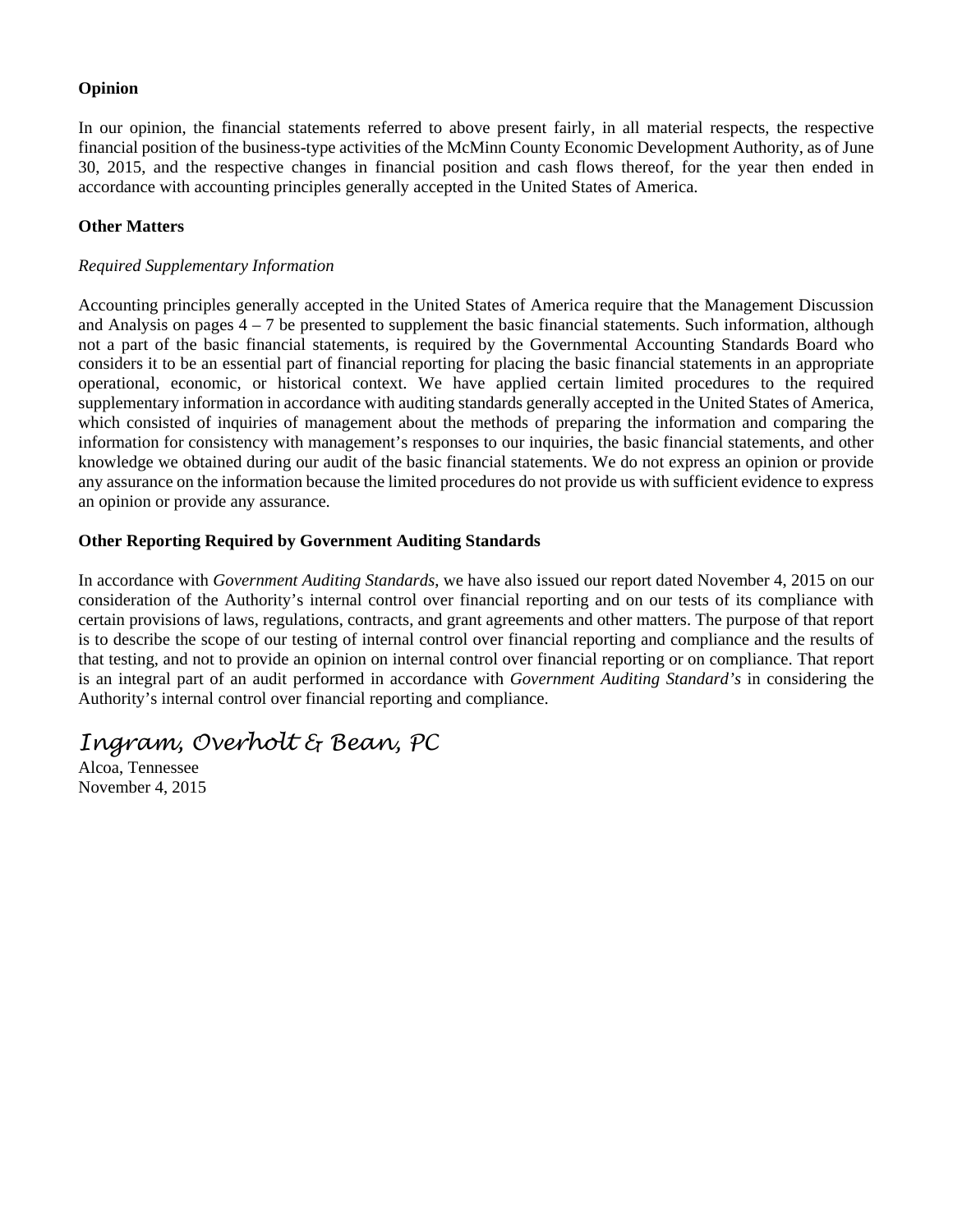REQUIRED SUPPLEMENTARY INFORMATION

June 30, 2015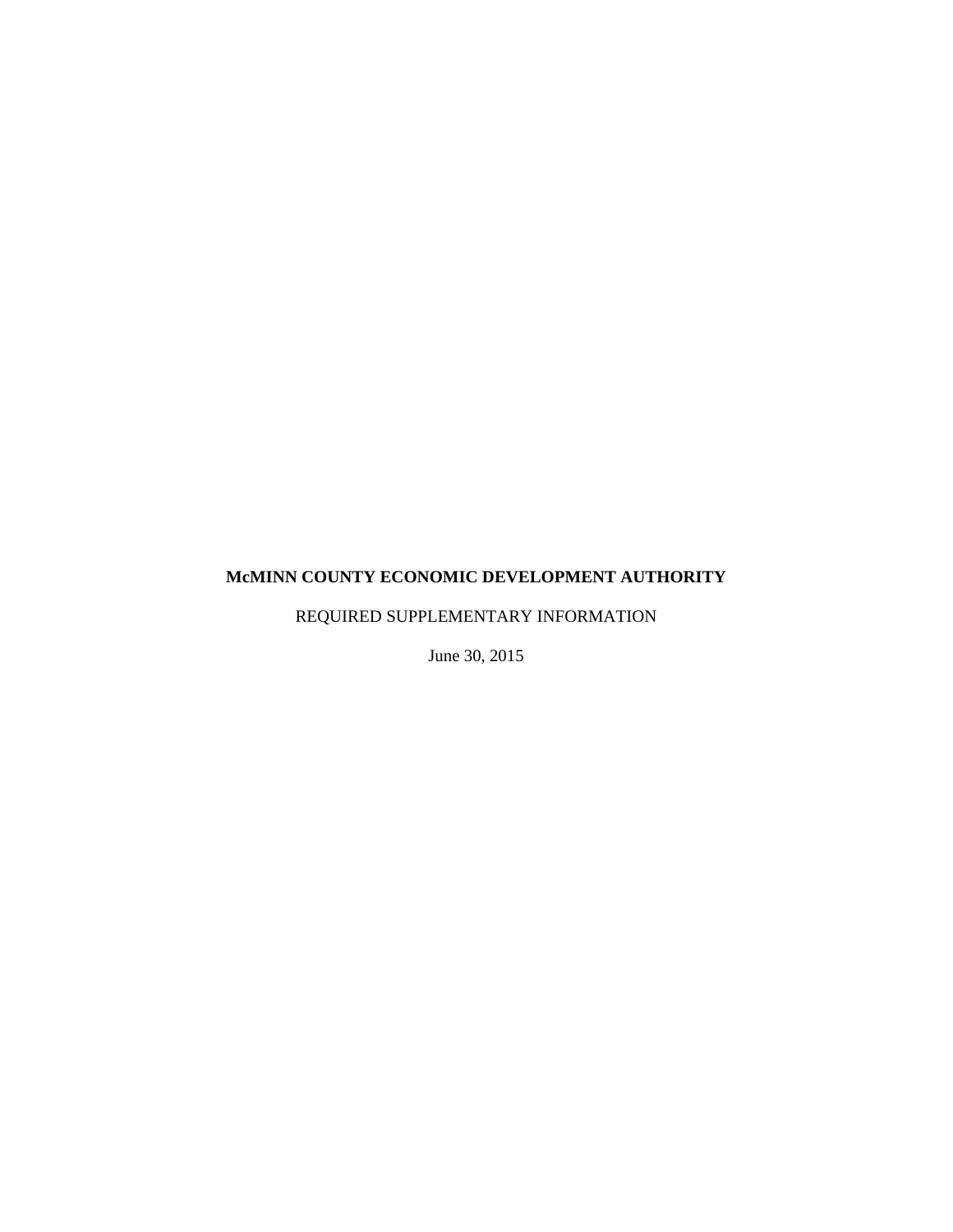# **MCMINN COUNTY ECONOMIC DEVELOPMENT AUTHORITY**  (A Nonprofit Organization) MANAGEMENT'S DISCUSSION AND ANALYSIS JUNE 30, 2015

# **FINANCIAL HIGHLIGHTS**

Our discussion and analysis of the McMinn County Economic Development Authority's financial performance provides an overview of the Authority's activities for the year ended June 30, 2015. Please read it in conjunction with the Authority's financial statements, as listed in the Table of Contents

Authority net position increased by \$66,948 for the fiscal year reported.

Total net position is comprised of the following:

- 1. Net investment in capital assets of \$13,283 includes property and equipment, net of accumulated depreciation, and reduced for outstanding debt related to the purchase or construction of capital assets.
- 2. Unrestricted net position of \$113,070 represents the portion available to maintain the Authority's continuing obligation to the McMinn County residents and creditors.
- 3. Restricted net position of \$3,680,912 represents the portion available for industrial park property held for resale and improvement funds for the property.

Total revenues for the year ended June 30, 2015 and 2014 were \$262,547 and \$751,696, respectively.

Total expenses for the year ended June 30, 2015 and 2014 were \$196,717 and \$879,111, respectively.

Total liabilities of the Authority decreased from \$41,525 to \$15,269 during the fiscal year.

# **OVERVIEW OF THE FINANCIAL STATEMENTS**

The basic financial statement includes: (1) Statement of Net Position, (2) Statement of Revenues, Expenses and Changes in Net Position, (3) Statement of Cash Flows, and (4) Notes to the financial statements. The Authority also includes in this report additional information to supplement the basic financial statements.

The *Statement of Net Position* is a statement of position presenting information that includes all of the Authority's assets and liabilities, with the differences reported as Net Position. Over time, increase or decreases in net position may serve as a useful indicator of whether the financial position of the Authority as a whole is improving or deteriorating. Evaluation of the overall economic health of the Authority would extend to other non-financial factors, such as county population changes or advances in communications technology, in addition to the financial information provided in this report.

The *Statement of Revenues, Expenses and Changes in Net Position* reports how the Authority's net position changed during the current fiscal year. All current year revenues and expenses are included regardless of when cash is received or paid. This statement is designed to show the financial reliance of the Authority's activities on revenues provided by McMinn County, Cities of Athens and Etowah, McMinn County Bond Board and Athens Utilities Board.

The *Statement of Cash Flows* traces the effect that the fiscal year financial events had on the balance of cash in Authority accounts. It is useful in planning major purchases or retirement of debt, but is not a measure of net income or loss.

The *Notes to the Financial Statements* provide information essential to a full understanding of the financial statements. The notes to the financial statements begin immediately following the basic financial statements.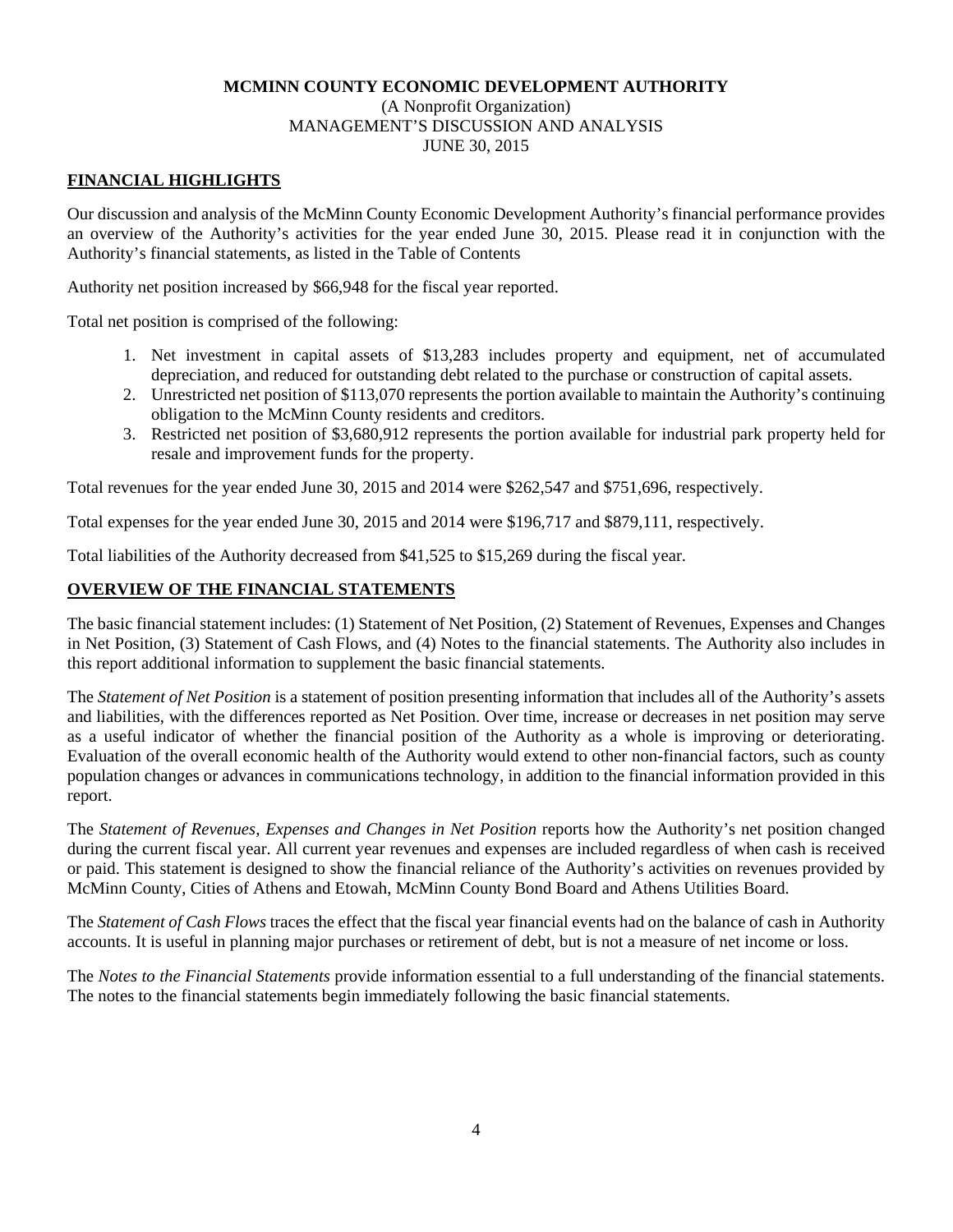# **MCMINN COUNTY ECONOMIC DEVELOPMENT AUTHORITY**  (A Nonprofit Organization)

MANAGEMENT'S DISCUSSION AND ANALYSIS

JUNE 30, 2015

## **FINANCIAL ANALYSIS OF THE AUTHORITY**

One of the most important questions asked about the Authority's finances is: "Is the Authority better off or worse off as a result of this year's activities?" The Statement of Net Positon and the Statement of Revenues, Expenses and Changes in Net Position reports information about the Authority's activities in a way that will help answer this question. These statements report the net position of the Authority and the changes in it. One can think of the Authority's net position as one way to measure financial health of the organization. Over time, increases or decreases in the Authority's net position are one indicator of whether its financial health is improving or deteriorating. The Authority's net position has increased by \$66,948 during the year ended June 30, 2015.

|                                  | <b>Table 1</b><br><b>Net Position</b> |               |                               |
|----------------------------------|---------------------------------------|---------------|-------------------------------|
|                                  | <u>June 30, 2015</u>                  | June 30, 2014 | <b>Increase</b><br>(Decrease) |
| Assets:                          |                                       |               |                               |
| Current and other assets         | \$<br>182,910                         | \$<br>154,775 | \$<br>28,135                  |
| Capital assets                   | 3,633,050                             | 3,630,642     | 2,408                         |
| <b>Total assets</b>              | 3,815,960                             | 3,785,417     | <u>30,543</u>                 |
| Deferred outflows of resources   | 6,574                                 |               | 6,574                         |
| Liabilities:                     |                                       |               |                               |
| Long-term liabilities            |                                       | 5,411         | (5,411)                       |
| Other liabilities                | 13,519                                | 36,114        | (22, 595)                     |
| <b>Total liabilities</b>         | 13,519                                | 41,525        | (28,006)                      |
| Deferred inflows of resources:   |                                       |               |                               |
| Funding received in advance      | 1,750                                 | 12,100        | (10,350)                      |
| <b>Net Position:</b>             |                                       |               |                               |
| Net investment in capital assets | 13,283                                | 10,828        | 2,455                         |
| Unrestricted                     | 113,070                               | 54,277        | 58,793                        |
| Restricted                       | 3,680,912                             | 3,675,212     | 5,700                         |
| Total net position               | 3,807,265                             | 3,740,317     | 66,948                        |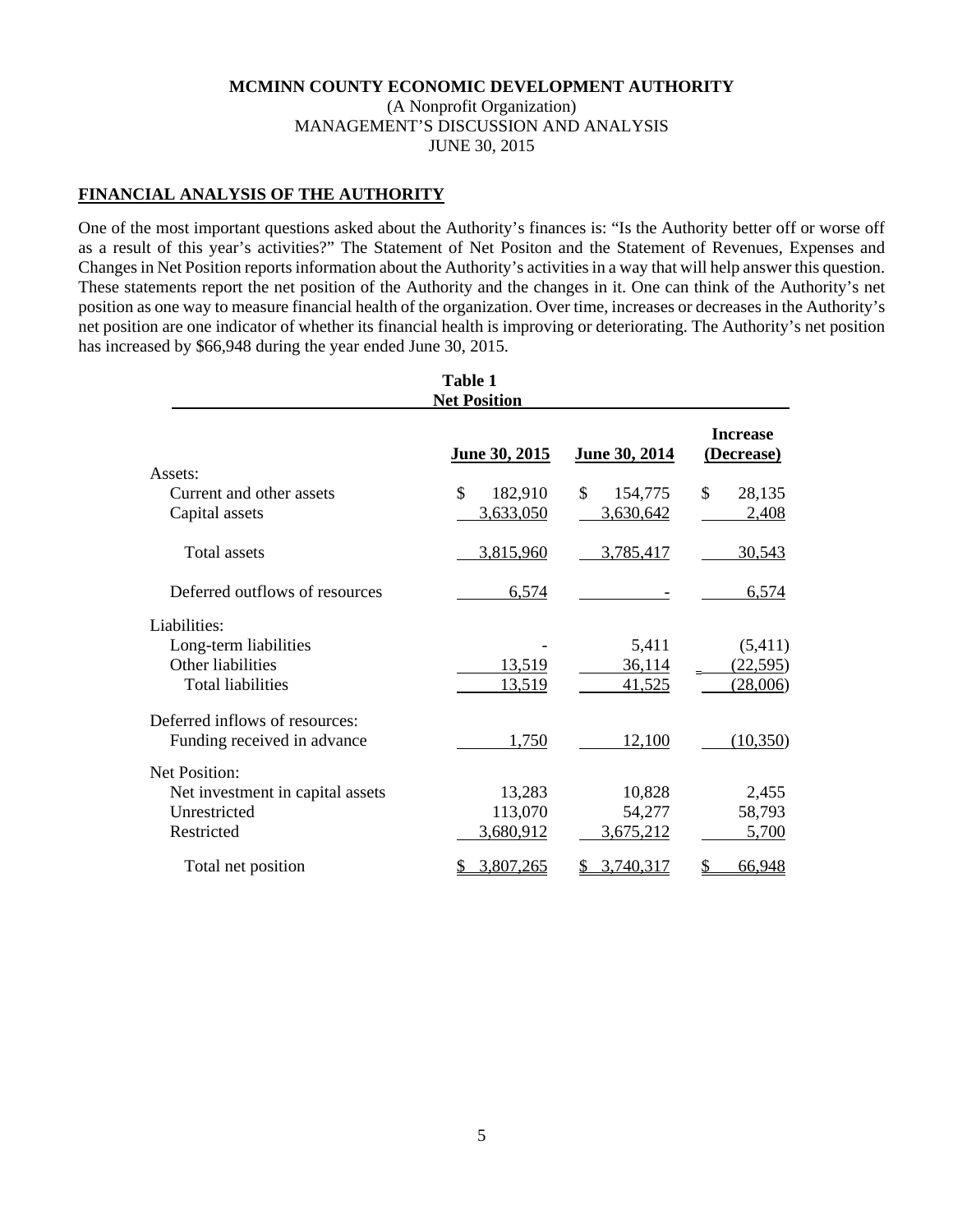#### (A Nonprofit Organization) MANAGEMENT'S DISCUSSION AND ANALYSIS JUNE 30, 2015

Changes in the Authority's net position can be determined by reviewing the following condensed Statement of Revenue, Expenses and Changes in Net Position for the year.

| <b>Statement of Revenues, Expenses, and Changes in Net Position</b>                                         | <b>Table 2</b>                 |                         |                               |
|-------------------------------------------------------------------------------------------------------------|--------------------------------|-------------------------|-------------------------------|
|                                                                                                             | <b>June 30,</b><br><u>2015</u> | <b>June 30,</b><br>2014 | <b>Increase</b><br>(Decrease) |
| Revenue:<br>Operating revenue                                                                               | \$<br>262,547                  | 751,696<br>S.           | (489, 149)<br>\$              |
| Expenses:<br>Operating expenses                                                                             | 196,717                        | 879,111                 | (682, 394)                    |
| Operating income (loss)                                                                                     | 65,830                         | (127, 415)              | 193,245                       |
| Non-operating income (expense):<br>Interest income<br>Miscellaneous<br>Total non-operating income (expense) | 106<br>1,012<br>1,118          | 161<br><u>12</u><br>173 | (55)<br>1,000<br>945          |
| Change in net position                                                                                      | 66,948                         | (127, 242)              | 194,190                       |
| Beginning net position, as previously stated                                                                | 3,731,792                      | 3,859,034               | (127, 242)                    |
| Prior Period Adjustment (Note 10)                                                                           | 8,525                          |                         | 8,525                         |
| Beginning net position, as restated                                                                         | 3,740,317                      | 3,859,034               | 118,717                       |
| Ending net position                                                                                         | \$3,807,265                    | \$3,731,792             | 75,473                        |

# **Budgetary Highlights**

The Authority adopts an annual operating budget which includes proposed expenses and the means for paying these expenses. As conditions change during the year the budget may be amended to prevent budget overruns.

# **Capital Assets**

The Authority's net investment in capital assets amounts to \$18,694 with accumulated depreciation of \$23,232. Capital assets include a vehicle, office furniture and equipment.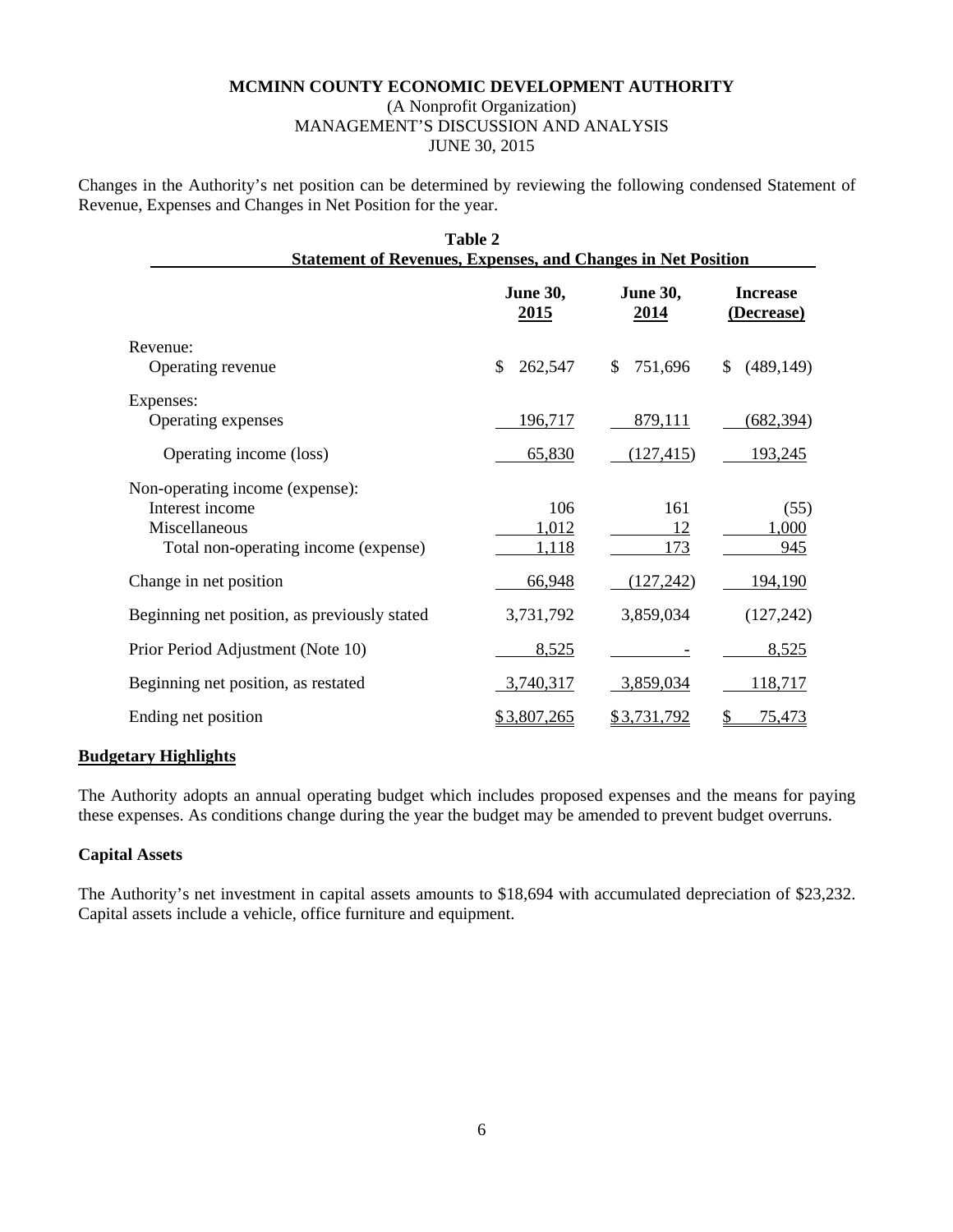#### (A Nonprofit Organization) MANAGEMENT'S DISCUSSION AND ANALYSIS JUNE 30, 2015

| Table 3<br><b>Capital Assets</b>          |                         |                         |
|-------------------------------------------|-------------------------|-------------------------|
|                                           | <b>June 30,</b><br>2015 | <b>June 30,</b><br>2014 |
| Automobile                                | \$<br>37,509            | \$<br>37,509            |
| Office furniture and equipment            | 4,417<br>41,926         | 4,417<br>41,926         |
| Less accumulated depreciation             | (23, 232)               | (19,940)                |
| Total capital assets, net                 | 18,694                  | 21,986                  |
|                                           | <b>June 30,</b><br>2015 | <b>June 30,</b><br>2014 |
| Non-depreciable property held for resale: |                         |                         |
| Mt. Verd Industrial Park                  | \$1,335,533             | \$1,335,533             |
| Athens I-75 Industrial Park               | 1,821,669               | 1,815,969               |
| North Etowah Industrial Park              | 457,154                 | 457,154                 |
|                                           | \$3,614,356             | \$ 3,608,656            |

#### **Debt Administration**

At June 30, 2015, the Authority had an outstanding note payable to a bank in the amount of \$5,411. This note is secured by a vehicle with a net book value of \$18,331. The Authority currently has no plans to refinance or issue any new debt.

#### **Economic Factors and Future Needs**

Originally, the McMinn County Economic Development Authority was established to recruit manufacturing industries. Over the past years, the Authority has evolved into a much more diverse entity. The Authority's main two functions are to recruit both new industry and to aid existing industries in their expansion efforts.

#### **Contact the Authority's Management**

This annual financial report is designed to provide a general overview of the McMinn County Economic Development Authority's finances and to demonstrate its accountability for the funding it receives. If you have any questions about this report, or need additional financial information, please contact the Authority's Executive Director at McMinn County Economic Development Authority, 5 S. Hill Street, Suite C, Athens, TN 37303.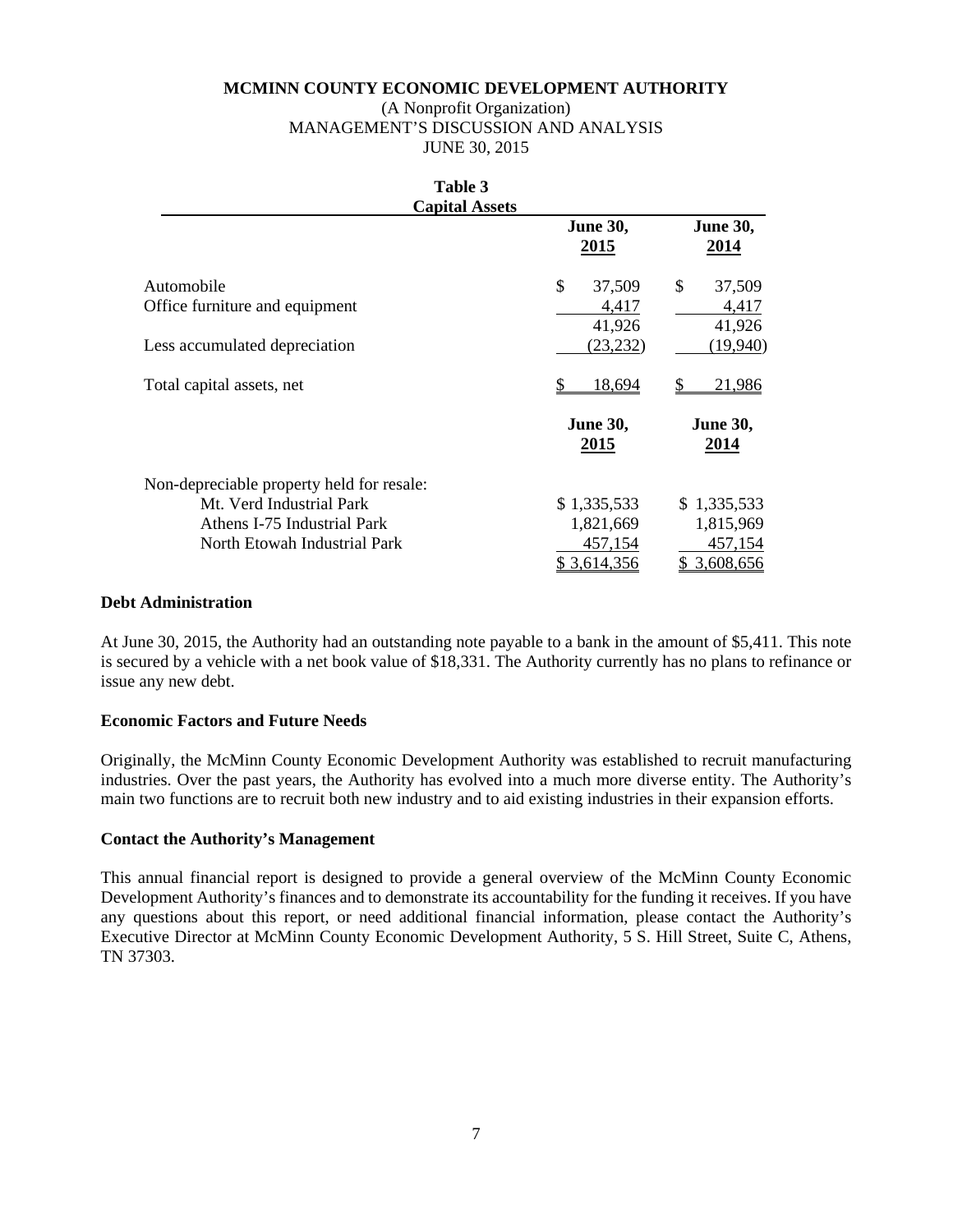BASIC FINANCIAL STATEMENTS

June 30, 2015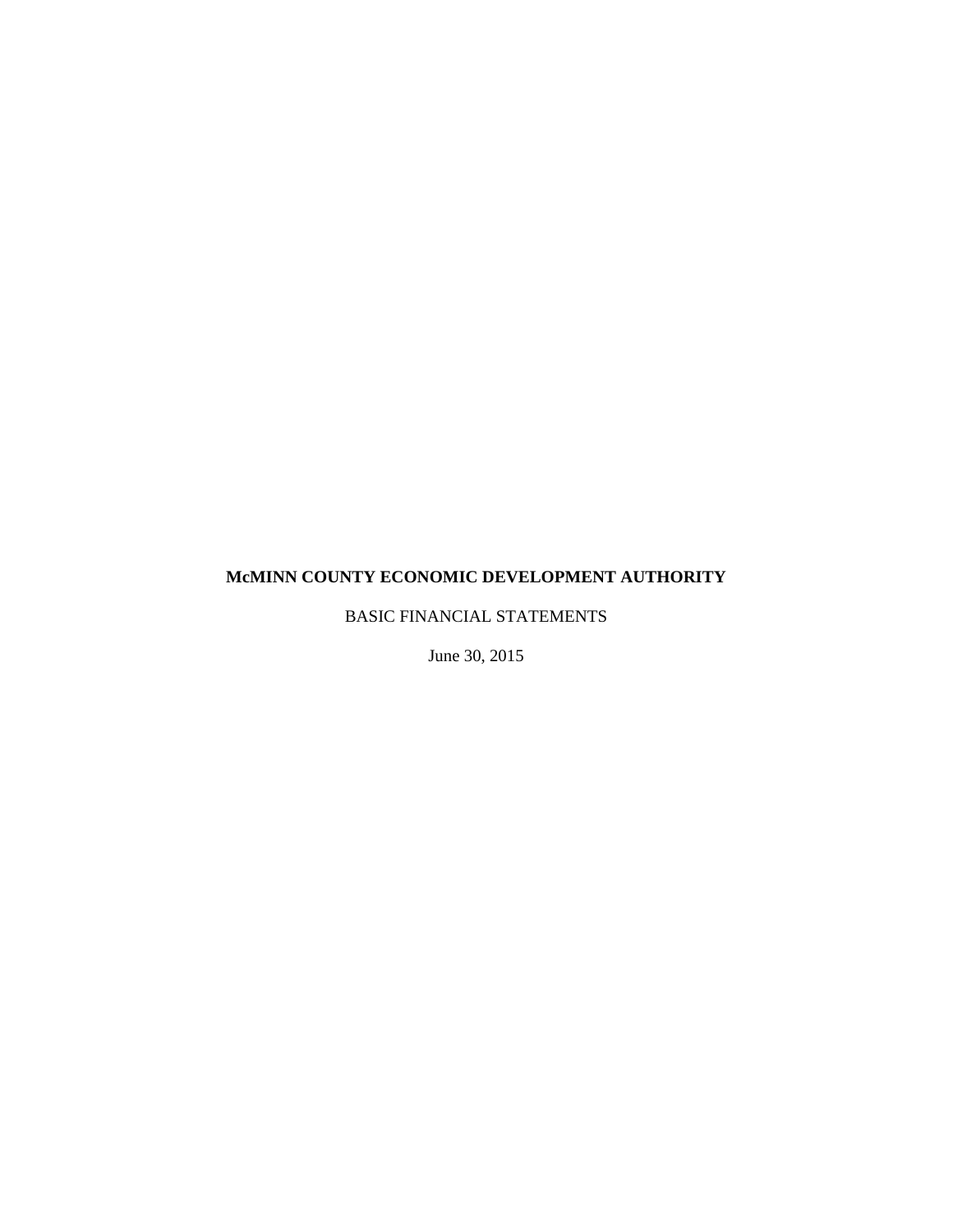# **MCMINN COUNTY ECONOMIC DEVELOPMENT AUTHORITY**  (A Nonprofit Organization) STATEMENT OF NET POSITION JUNE 30, 2015

## **ASSETS AND DEFERRED OUTFLOWS OF RESOURCES**

| <b>Current Assets:</b>                                                       |               |               |             |
|------------------------------------------------------------------------------|---------------|---------------|-------------|
| Cash and cash equivalents                                                    | \$<br>179,821 |               |             |
| Prepaid insurance                                                            | 3,089         |               |             |
| <b>Total Current Assets</b>                                                  |               | $\mathcal{S}$ | 182,910     |
| Capital assets, net                                                          |               |               | 18,694      |
| Non-depreciable Property held for resale:                                    |               |               |             |
| Mt. Verd Industrial Park                                                     | 1,335,533     |               |             |
| Athens I-75 Industrial Park                                                  | 1,821,669     |               |             |
| North Etowah Industrial Park                                                 | 457,154       |               |             |
| Total Non-depreciable Property Held for Resale                               |               |               | 3,614,356   |
| Deferred outflows of resources – pension deferrals                           |               |               | 6,574       |
| <b>Total</b> assets                                                          |               |               | 3,822,534   |
| <b>LIABILITIES, DEFERRED INFLOWS OF RESOURCES</b><br><b>AND NET POSITION</b> |               |               |             |
| <b>Current Liabilities:</b>                                                  |               |               |             |
| Accounts payable                                                             | 275           |               |             |
| Due to employees                                                             | 7,833         |               |             |
| Note payable – current portion                                               | 5,411         |               |             |
| <b>Total Current Liabilities</b>                                             |               |               | 13,519      |
| Deferred inflows of resources:                                               |               |               |             |
| Funding received in advance                                                  |               |               | 1,750       |
| Net position:                                                                |               |               |             |
| Net investment in capital assets                                             |               |               | 13,283      |
| Unrestricted                                                                 |               |               | 113,070     |
| Restricted                                                                   |               |               | 3,680,912   |
| Total net position                                                           |               |               | \$3,807,265 |

See accompanying independent auditors' report and notes.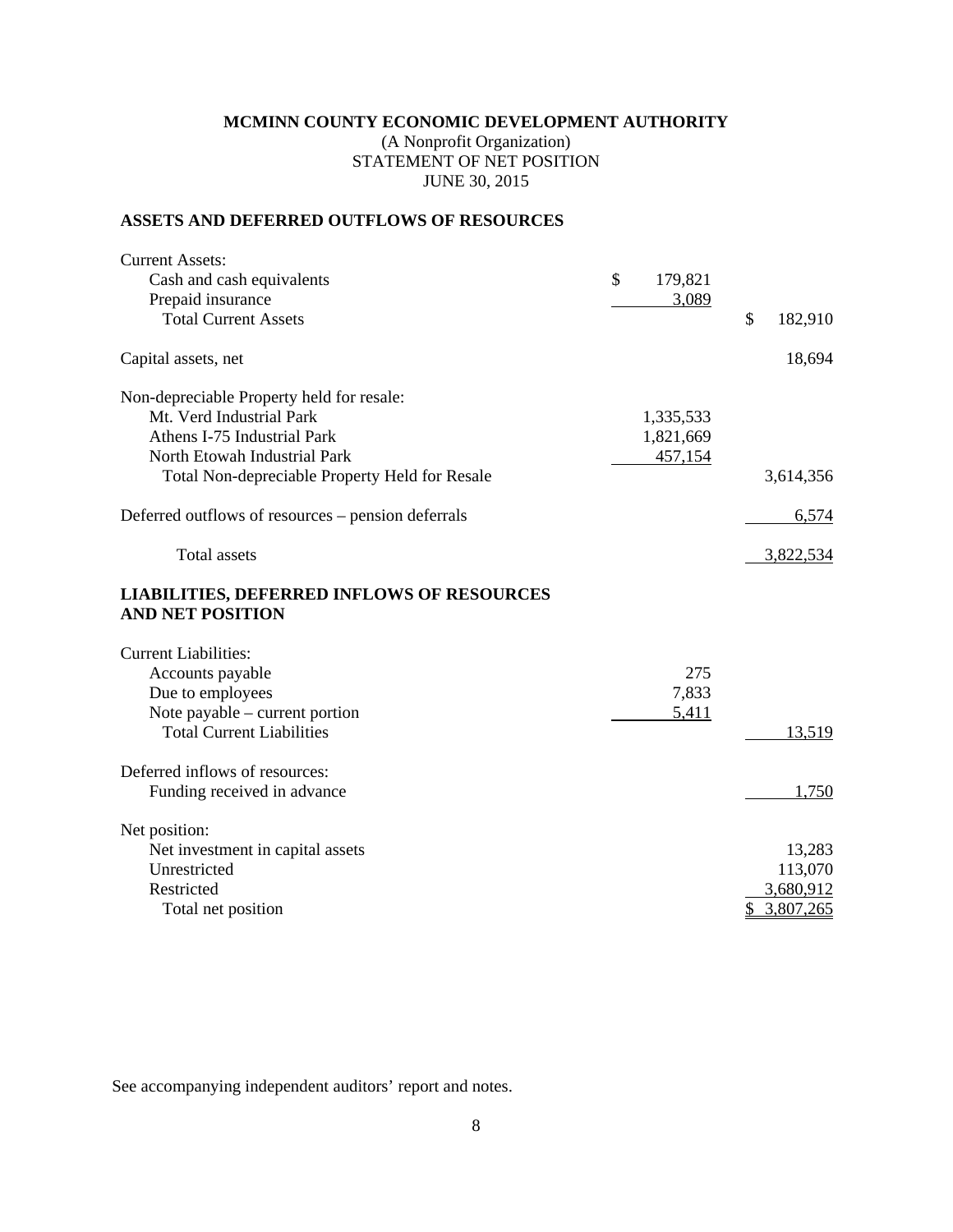# (A Nonprofit Organization) STATEMENT OF REVENUES, EXPENSES AND CHANGE IN NET POSTION JUNE 30, 2015

## **OPERATING SUPPORT AND REVENUES:**

| <b>Athens Utilities Board</b>                           | \$<br>61,000 |
|---------------------------------------------------------|--------------|
| City of Athens                                          | 35,000       |
| City of Etowah                                          | 25,000       |
| <b>McMinn County</b>                                    | 65,000       |
| General membership                                      | 20,733       |
| <b>EDA</b> Partners                                     | 26,000       |
| McMinn County Bond Board                                | 20,000       |
| Grants: TN Three Star                                   | 9,814        |
| Denso                                                   | 1,000        |
| <b>Tennessee Valley Authority</b>                       | 1,000        |
| <b>Total Operating Support and Revenues</b>             | 264,547      |
| <b>OPERATING EXPENSES:</b>                              |              |
| <b>Salaries</b>                                         | 110,894      |
| Payroll taxes/fringe benefits                           | 22,123       |
| Business insurance                                      | 3,329        |
| Office supplies and printing                            | 5,698        |
| Marketing                                               | 3,854        |
| Website Development/hosting                             | 2,298        |
| Dues and subscriptions                                  | 3,842        |
| Telephone and internet                                  | 2,734        |
| Professional fees                                       | 9,268        |
| <b>Insurance</b> – Industrial Parks                     | 1,738        |
|                                                         | 1,681        |
| Salute to Industry Day                                  |              |
| Meetings                                                | 2,374        |
| Three Star                                              | 9,814        |
| Travel and business development                         | 12,274       |
| Local travel                                            | 3,176        |
| Depreciation                                            | 3,292        |
| Miscellaneous                                           | 328          |
| <b>Total Operating Expenses</b>                         | 198,717      |
| Operating Income before Non-operating Revenue (Expense) | 65,830       |
| NON-OPERATING REVENUE (EXPENSE)                         |              |
| Interest earned                                         | 106          |
| Miscellaneous                                           | 1,012        |
| <b>Total Non-Operating Revenue (Expense)</b>            | <u>1,118</u> |
| Change in Net Position                                  | 66,948       |
| Net Position - Beginning of year, as previously stated  | 3,731,792    |
| Prior Period Adjustment (Note 10)                       | 8,525        |
| Net Position - Beginning of year, as restated           | 3,740,317    |
| Net Position – End of year                              | 3,807,265    |

See accompanying independent auditors' report and notes.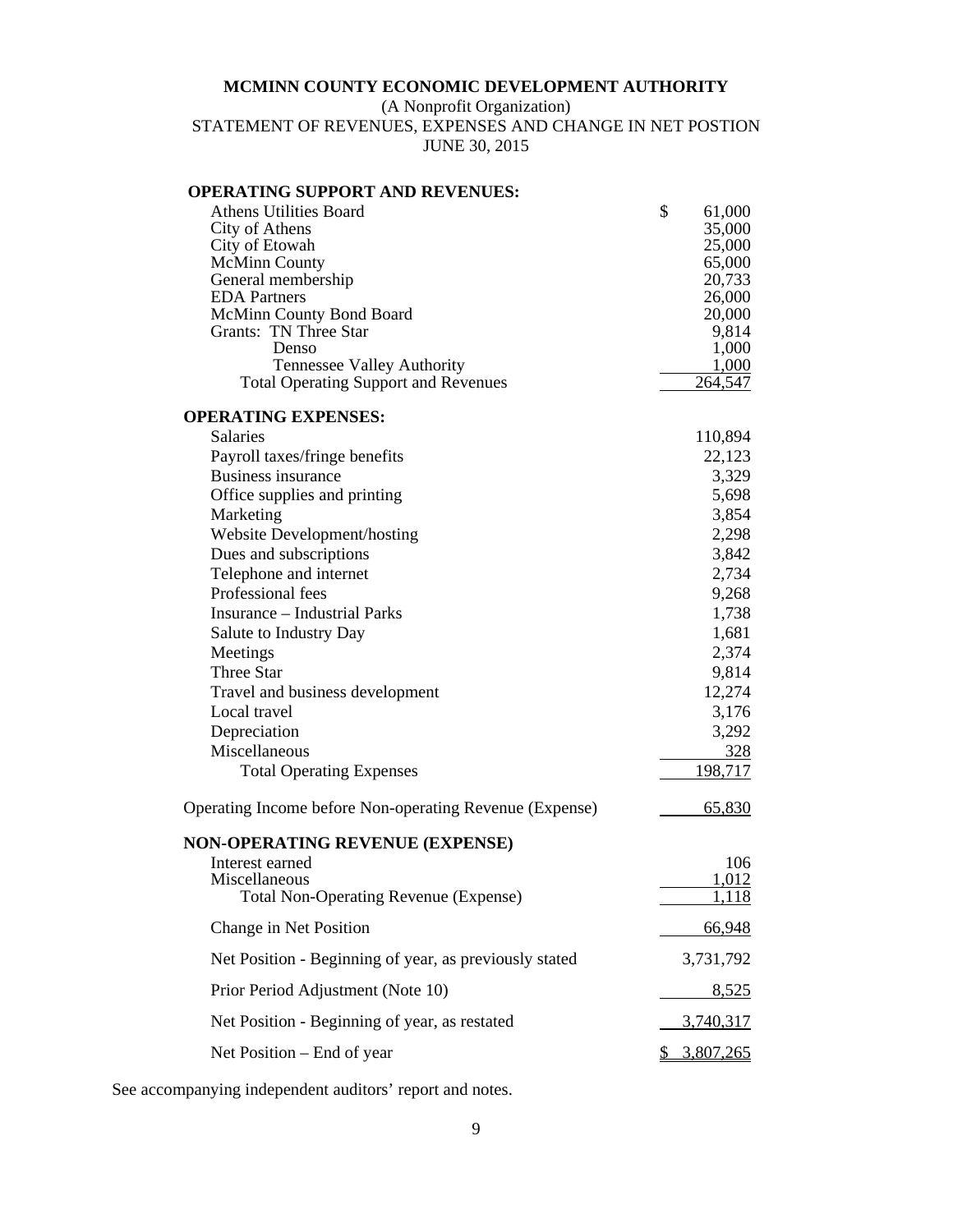# (A Nonprofit Organization) STATEMENT OF CASH FLOWS FOR THE YEAR JUNE 30, 2015

| CASH FLOWS FROM OPERATING ACTIVITIES:                  |               |           |
|--------------------------------------------------------|---------------|-----------|
| Cash received from support and revenues                | \$            | 262,547   |
| Cash paid to vendors and suppliers                     |               | (87,099)  |
| Payments to employees/benefits/taxes                   |               | (133,017) |
| Net Cash Flows Used by Operating Activities            |               | 42,431    |
| CASH FLOWS FROM CAPITAL AND RELATED ACTIVITIES:        |               |           |
| Principal payments on debt                             |               | (5,641)   |
| <b>CASH FLOWS FROM INVESTING ACTIVITIES:</b>           |               |           |
| Additions to non-depreciable property held for resale  |               | (5,700)   |
| Miscellaneous                                          |               | 1,012     |
| Interest income                                        |               | 106       |
| Net Cash Flows Used by Investing Activities            |               | (4,582)   |
| Net Increase in Cash and Cash Equivalents              |               | 32,208    |
| Cash and Cash Equivalents at Beginning of Year         |               | 147,613   |
| Cash and Cash Equivalents at End of Year               |               | 179,821   |
| Reconciliation of Operating Income to Cash Provided by |               |           |
| <b>Operating Activities:</b>                           |               |           |
| Operating income (loss)                                | \$            | 65,830    |
| Depreciation                                           |               | 3,292     |
| Changes in Assets and Liabilities:                     |               |           |
| Receivables                                            |               | 3,205     |
| Prepaid insurance                                      |               | 868       |
| Accounts payable                                       |               | (13, 840) |
| Deferred revenue                                       |               | (10, 350) |
| Deferred outflows                                      |               | (6,574)   |
| Cash Used by Operating Activities                      | $\frac{1}{2}$ | 42,431    |

See accompanying independent auditors' report and notes.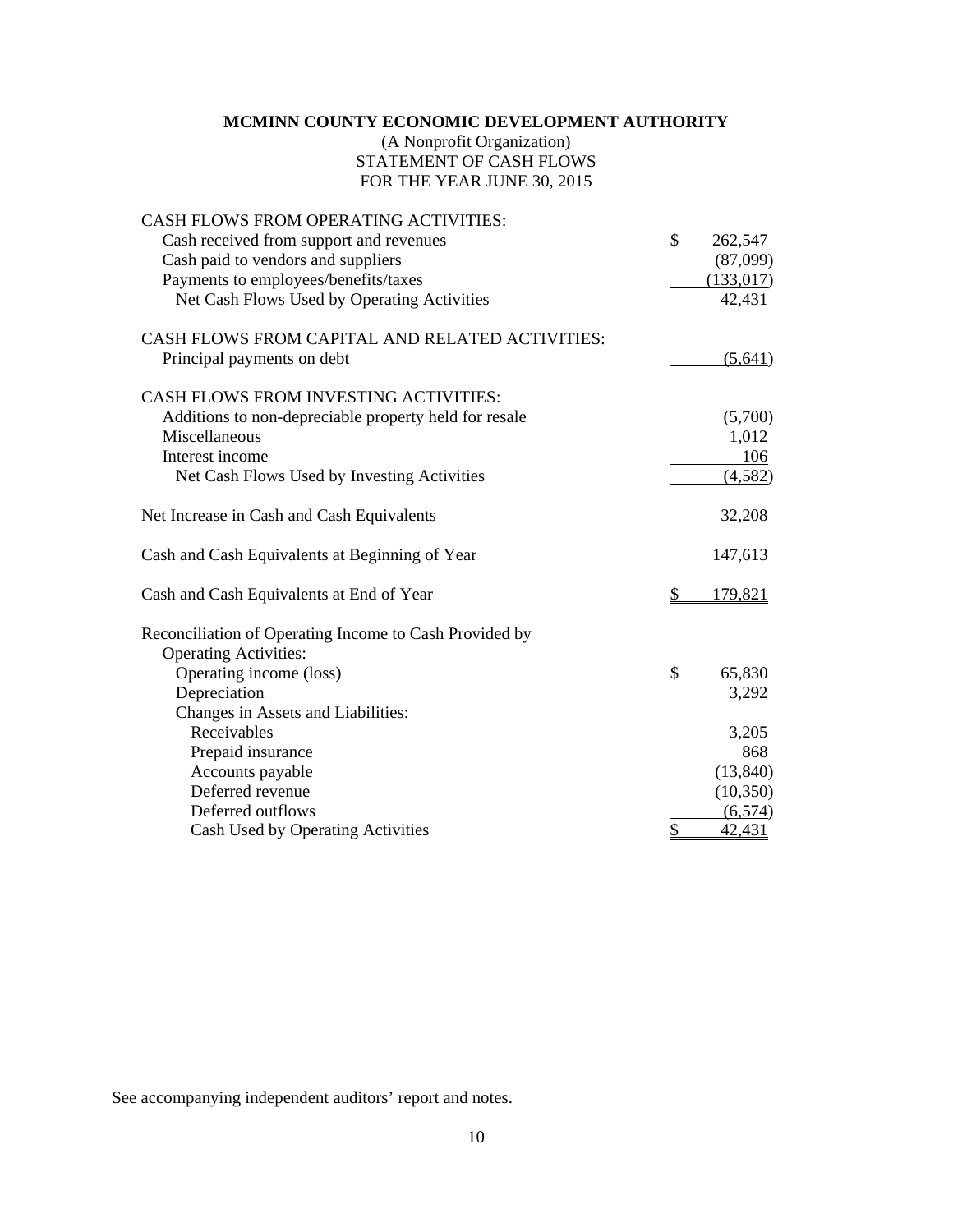(A Nonprofit Organization) NOTES TO FINANCIAL STATEMENTS JUNE 30, 2015

# **NOTE 1 – SUMMARY OF SIGNIFICANT ACCOUNTING POLICIES**

**Nature of operations.** The primary objective of the McMinn County Economic Development Authority (established October 30, 1986) is to promote McMinn County, Tennessee in terms of industrial development and expansion. The Authority endeavors to recruit new industry into McMinn County as well as to aid existing industries in their expansion efforts. The Authority is supported primarily through funding from local governments and general membership dues. The Authority's By-laws authorize that a Board of Directors shall manage the business and affairs of the entity, and are authorized to employ an Executive Director and staff to manage the entity. The By-laws reflect the following as the Board of Directors:

- 1) McMinn County Mayor
- 2) One representative from each of the funding agencies of the entity
- 3) Twelve members from the general membership to be elected at the annual meeting The first election will be 4 members elected for a 1-year term, 4 members elected for a 2-year term, and 4 members elected for a 3-year term
- 4) Two ex-officio voting members representing the Athens and Etowah Chambers of Commerce
- 5) One ex-officio non-voting Director each from the cities of Calhoun, Englewood, and Niota
- 6) Four ex-officio non-voting Directors City Manager of Athens and Etowah, and the State Senator and Representative who represent McMinn County
- 7) One ex-officio voting Director owning property in Green Belt Status
- 8) Two ex-officio voting Directors from school systems in Athens and Etowah

**Basis of accounting.** The accounting and financial reporting treatment is determined by the applicable measurement focus and basis of accounting. Measurement focus indicates the type of resources being measured such as current financial resources or economic resources. The basis of accounting indicates the timing of transactions or events for recognition in the financial statements.

The accompanying financial statements are reported using the "economic resources measurement focus," and the "accrual basis of accounting." Revenues are recorded when earned and expenses are recorded when a liability is incurred, regardless of the timing of related cash flows.

The accompanying financial statements include the Authority and all its component units (if applicable), collectively referred to as "the financial reporting entity", in accordance with the Governmental Accounting Standards Board's ("GASB") Statement 14 as amended by GASB Statement 39.

**Basis of presentation.** The financial statements of the Authority have been prepared in conformity with accounting principles generally accepted in the United States of America (GAAP) as applied to governmental units. The Governmental Accounting Standards Board (GASB) is the accepted standardsetting body for establishing governmental accounting and financial reporting principles. The Authority applies all GASB pronouncements.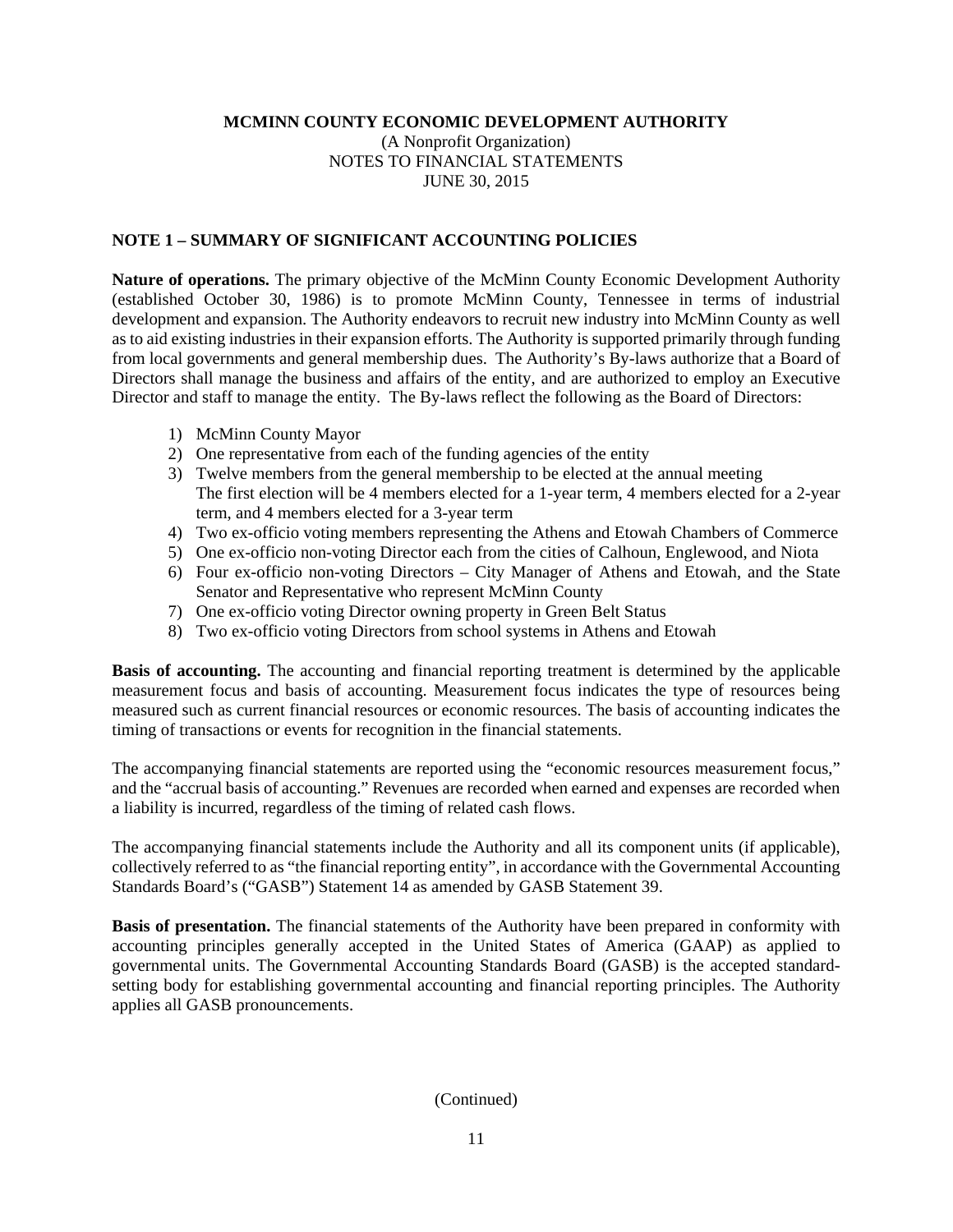# **MCMINN COUNTY ECONOMIC DEVELOPMENT AUTHORITY**  (A Nonprofit Organization) NOTES TO FINANCIAL STATEMENTS JUNE 30, 2015

# **NOTE 1 – SUMMARY OF SIGNIFICANT ACCOUNTING POLICIES (Continued)**

**Basis of presentation (Continued).** The McMinn County Economic Development Authority's operations are accounted for as a proprietary fund. This fund type is used to account for operations 1) that are financed and operated in a manner similar to private business enterprises – where the intent of the governing body is that the costs (expenses, including depreciation) of providing goods or services to the general public on a continuing basis be financed or recovered primarily through user charges; or 2) where the governing body has decided that periodic determination of revenues earned, expenses incurred, and/or net income is appropriate for capital maintenance, public policy, management control, accountability, or other purpose.

**Cash and cash equivalents.** For financial statement purposes, the Authority considers all highly liquid investments with original maturities of three months or less to be cash equivalents. The carrying amounts reflected in the statement of financial position for cash and cash equivalents approximate the respective fair values due to the short maturities of those investments.

**Property and equipment.** The Authority capitalizes all expenditures for furnishings and equipment in excess of \$1,000. Purchased furnishings and equipment are carried at cost. Depreciation is computed using the declining balance method. Non-depreciable property held for resale is recorded at acquisition cost plus improvement costs.

**Deferred revenue (deferred inflows of resources).** It is the Authority's policy to invoice members and funding agencies prior to the beginning of the next fiscal year. Income from membership dues and agency funding is deferred and recognized over the period to which it relates.

**Advertising.** The Authority uses advertising to promote its programs and services among the audiences it serves. Advertising costs are expensed as incurred.

**Tax exempt status.** The Authority is exempt from federal income tax as an organization described in Section 501(c)(6) of the Internal Revenue Code. However, income from certain activities not directly related to the Authority's tax-exempt purpose is subject to taxation as unrelated business income. There was no such income for the year ended June 30, 2015. The Organization's Forms 990 *Return of Organization Exempt from Income Tax*, for the years ended June 30, 2012, 2013 and 2014 are subject to examination by the Internal Revenue Service, generally for three years after the returns are filed.

**Contributed facilities.** The Authority occupies without charge an office located in a government-owned building. The estimated fair rental value of the premises is not included in the accompanying financial statements.

**Use of estimates.** The preparation of financial statements in conformity with generally accepted accounting principles requires management to make estimates and assumptions that affect certain reported amounts and disclosures. Accordingly, actual results could differ from those estimates.

**Related organizations.** The Authority Board consists of twenty-nine members including appointed officials from McMinn County and the cities of Athens, Etowah, Englewood, and Niota.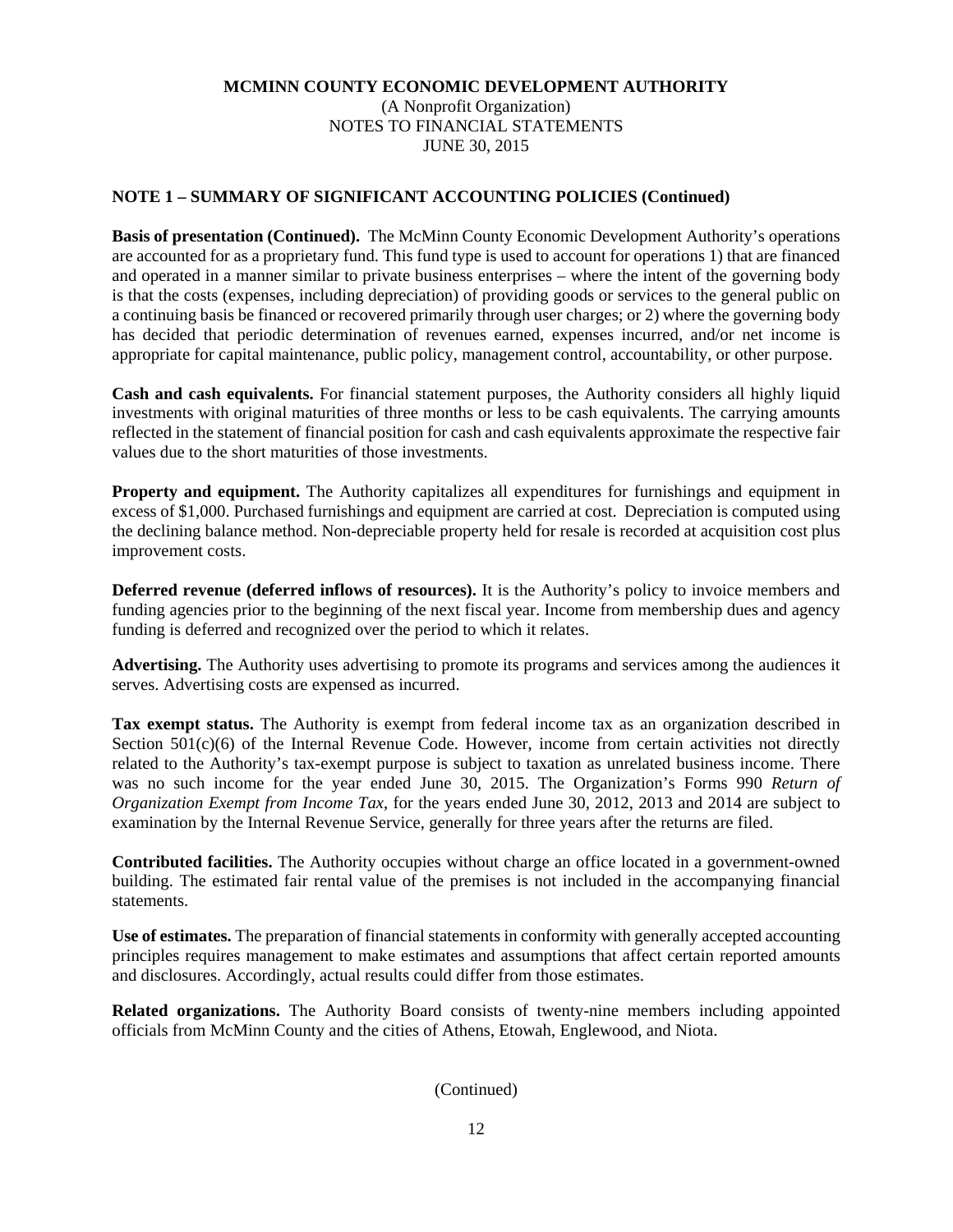# **MCMINN COUNTY ECONOMIC DEVELOPMENT AUTHORITY**  (A Nonprofit Organization) NOTES TO FINANCIAL STATEMENTS JUNE 30, 2015

# **NOTE 1 – SUMMARY OF SIGNIFICANT ACCOUNTING POLICIES (Continued)**

**Operating and Non-operating Revenues and Expenses.** Proprietary funds distinguish operating revenues and expenses from non-operating items. Operating revenues and expenses generally result from providing services in connection with a proprietary fund's principal ongoing operations. The principal operating revenues of the Authority include general memberships and EDA Partners. Operating expenses include personnel costs, contractual services, and expenses include personnel costs, contractual services, and expenses related to special projects. All revenues and expenses not meeting this definition are reported as non-operating revenues and expenses.

**Recently Issued and Adopted Accounting Pronouncements.** In June 2012 the Governmental Accounting Standards Board issued Statement No. 68, *Accounting and Financial Reporting for Pensions,*  effective for the fiscal year beginning July 1, 2014. This statement revises existing standards for measuring and reporting pension liabilities for pensions provided by the Authority to its employees. This Statement requires recognition of a liability equal to the net pension liability, which is measured as the total pension liability, less the amount of the pension plan's fiduciary net position. The Authority implemented this standard effective July 1, 2014.

**Pensions.** For purposes of measuring the net pension liability, deferred outflows of resources and deferred inflows of resources related to pensions, and pension expense, information about the fiduciary net position of McMinn County Economic Development Authority's participation in the Public Employee Retirement Plan of the Tennessee Consolidated Retirement System (TCRS), and additions to/deductions from McMinn County Economic Development Authority's fiduciary net position have been determined on the same basis as they are reported by the TCRS for the Public Employee Retirement Plan. For this purpose, benefits (including refunds of employee contributions) are recognized when due and payable in accordance with the benefit terms of the Public Employees Retirement Plan of TCRS. Investments are reported at fair value.

**Net Position Flow Assumptions.** Net position – net investment in capital assets consists of capital assets, net of accumulated depreciation, reduced by the outstanding balances of any borrowings used for the acquisition, construction or improvement of those assets. The net investment of capital assets will also include deferred outflows of resources and deferred inflows of resources that are attributable to the acquisition, construction, or improvement of those assets or related debt. If there are any significant unspent related debt proceeds or deferred inflows of resources at year-end, the portion of the debt or deferred inflows of resources attributable to the unspent proceeds are not included in the calculation of net investment in capital assets. Rather, the portion of the debt is included in the same net position component (restricted or unrestricted) as the unspent proceeds.

Net position is reported as restricted when there are limitations imposed on its use either through enabling legislation adopted or external restrictions imposed by creditors, grantors, laws or regulations of other governments.

Sometimes the Authority will fund outlays for a particular purpose from both restricted (e.g., restricted bond or grant proceeds) and unrestricted resources. In order to calculate the amounts to report as net position – restricted and net position – unrestricted, a flow assumption must be made about the order in which the resources are considered to be applied. It is the Authority's policy to consider net position – restricted to have been depleted before net position – unrestricted is applied.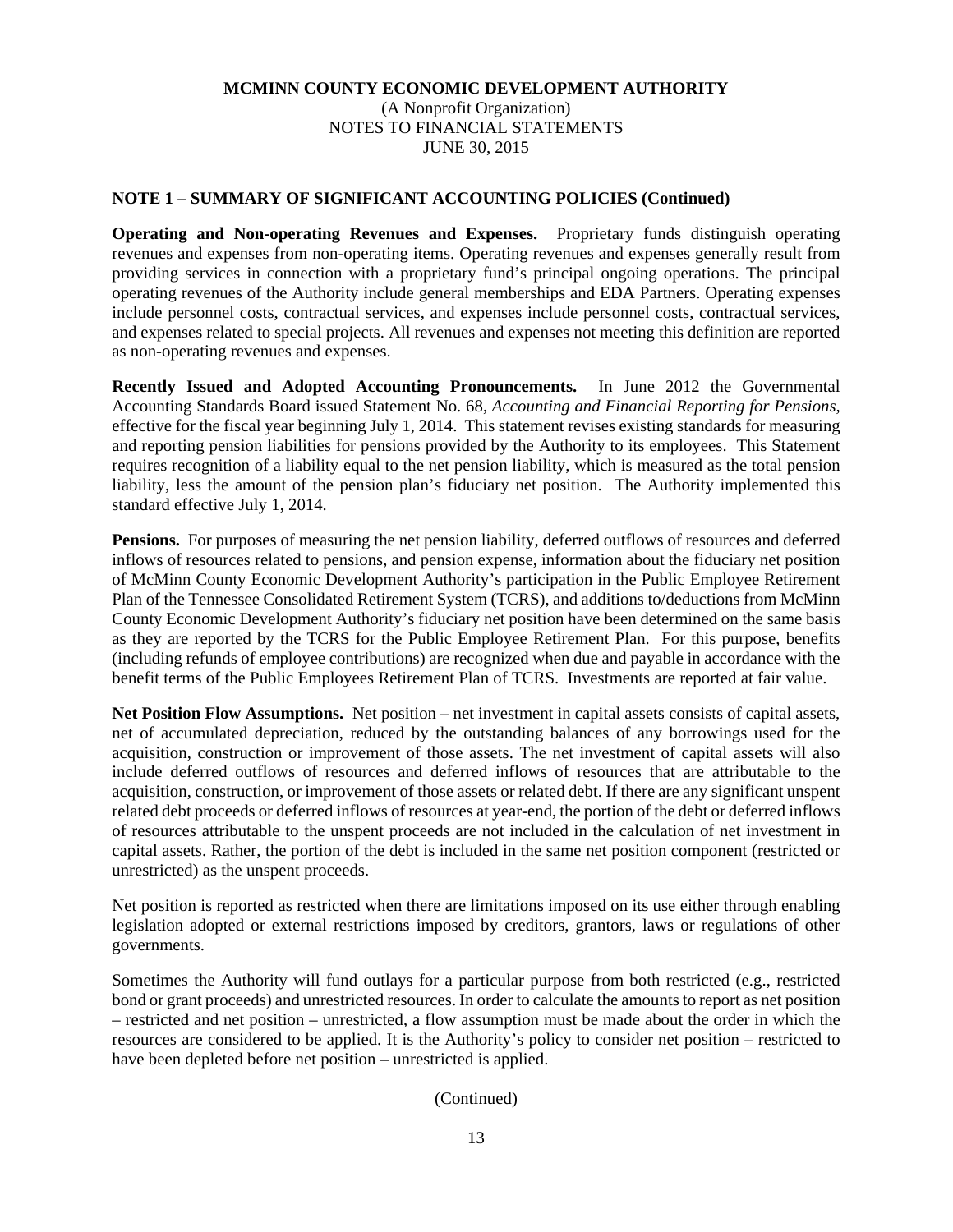# **MCMINN COUNTY ECONOMIC DEVELOPMENT AUTHORITY**  (A Nonprofit Organization)

NOTES TO FINANCIAL STATEMENTS

JUNE 30, 2015

# **NOTE 2 – CASH**

At June 30, 2015, \$179,821 in cash consists of two checking accounts at two banks, insured for \$250,000 each.

# **NOTE 3 – NON-DEPRECIABLE PROPERTY HELD FOR RESALE**

Property held for resale is stated at cost, including interest capitalized during development. The property's purpose is to attract industry to McMinn County. Proceeds from the sale of the I-75 and Mt. Verd property will be retained by the Authority for future industrial property purchases and maintenance activities.

In June 2000, the City of Etowah conveyed a portion of the North Etowah Industrial Park to the Authority for future development and sale. The Authority, the City of Etowah and McMinn County have executed an agreement regarding the disposition of the proceeds from any sales of said property.

# **NOTE 4 – FURNISHINGS AND EQUIPMENT**

Furnishings and equipment at June 30 consists of the following:

|                                | <b>Balance</b><br>$7 - 1 - 14$ | Additions                | Retirements              | <b>Balance</b><br>$6 - 30 - 15$ |
|--------------------------------|--------------------------------|--------------------------|--------------------------|---------------------------------|
| Office furnishings             | 4.417                          | $\overline{\phantom{a}}$ | $\overline{\phantom{0}}$ | 4,417                           |
| Auto                           | 37,509                         |                          |                          | 37,509                          |
|                                | 41,926                         |                          |                          | 41,926                          |
| Less: accumulated depreciation | 19,940)                        | 3,292                    |                          | (23, 232)                       |
|                                | 21,986                         | ാഴാ                      |                          | 18.694                          |

Depreciation expense was \$3,292 for the year ended June 30, 2015.

# **NOTE 5 – LONG-TERM DEBT**

The Authority's debt consists of the following:

| Payable to bank, monthly installments of \$499 |         |
|------------------------------------------------|---------|
| With interest at 2.70%, secured by vehicle     | \$5,411 |

Long-term debt summary:

| <b>Balance</b><br>$7 - 1 - 14$ | <b>Additions</b> | Retirements | <b>Balance</b><br>$6 - 30 - 15$ |
|--------------------------------|------------------|-------------|---------------------------------|
| 1 158                          | -                |             |                                 |

Long-term debt matures in years ending June 30, as follows:

|      | Principal<br>Interest |  |  |
|------|-----------------------|--|--|
| 2016 |                       |  |  |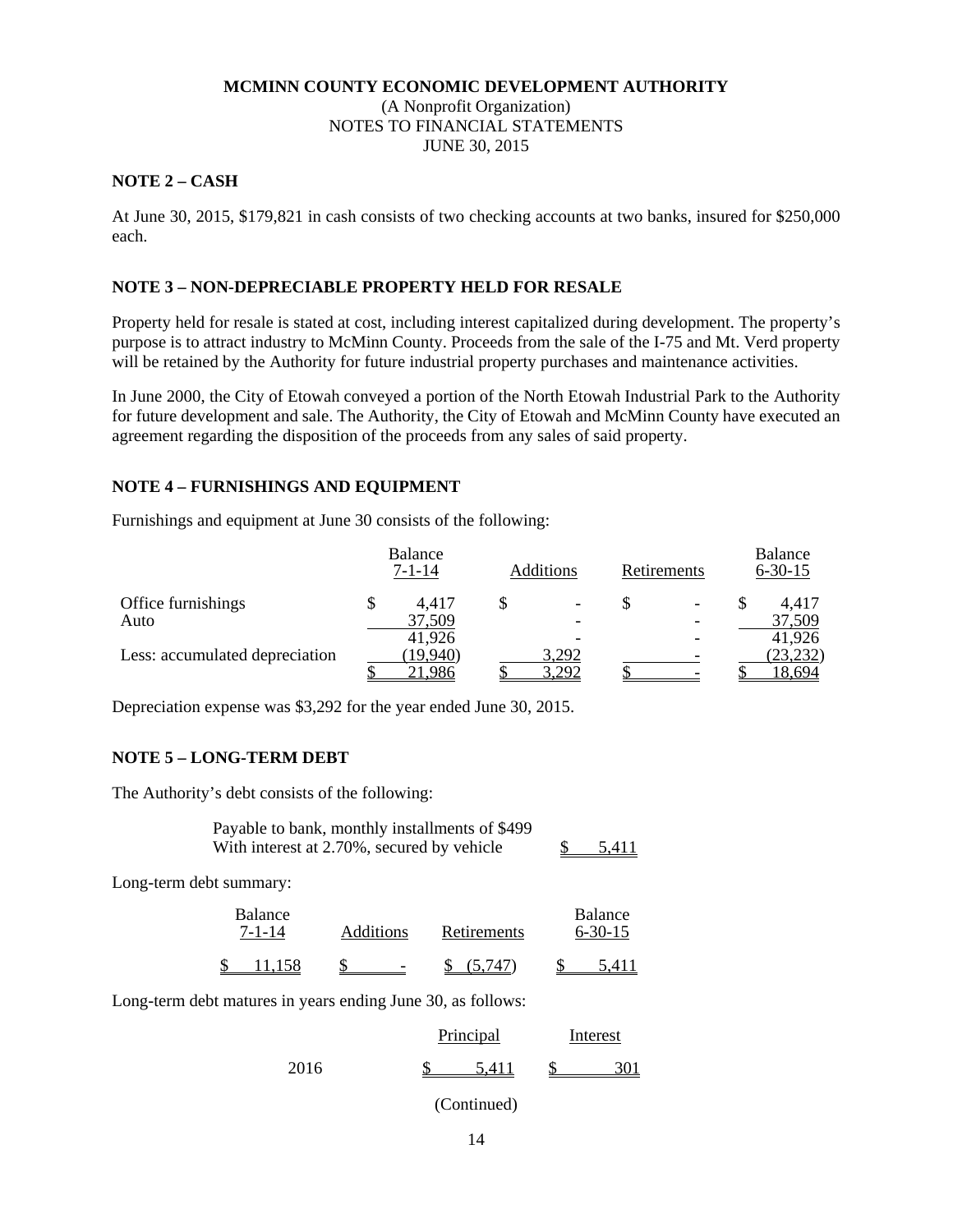# **MCMINN COUNTY ECONOMIC DEVELOPMENT AUTHORITY**  (A Nonprofit Organization) NOTES TO FINANCIAL STATEMENTS JUNE 30, 2015

# **NOTE 6 – GENERAL INFORMATION ABOUT THE PENSION PLAN**

#### *Plan Description*:

Employees of the Authority are provided a defined benefit pension plan through the Public Employee Retirement Plan, an agent multiple-employer pension plan administered by the TCRS. The TCRS was created by state statute under Tennessee Code Annotated Title 8, Chapters 34-37. The TCRS Board of Trustees is responsible for the proper operation and administration of the TCRS. The Tennessee Treasury Department, an Authority in the legislative branch of state government, administers the plans of the TCRS. The TCRS issues a publically available financial report that can be obtained at www.treasury.tn.gov/tcrs.

### *Benefits Provided:*

Tennessee Code Annotated Title 8, Chapters 34-37 establishes the benefit terms and can be amended only by the Tennessee General Assembly. The chief legislative body may adopt the benefit terms permitted by statute. Members are eligible to retire with an unreduced benefit at age 60 with 5 years of service credit or after 30 years of service credit regardless of age. Benefits are determined by a formula using the member's highest five consecutive year average compensation and the member's years of service credit. Reduced benefits for early retirement are available at age 55 and vested. Members vest with five years of service credit. Service related disability benefits are provided regardless of length of service. Five years of service is required for non-service related disability eligibility. The service related and non-service related disability benefits are determined in the same manner as a service retirement benefit but are reduced 10 percent and include projected service credits. A variety of death benefits are available under various eligibility criteria.

Member and beneficiary annuitants are entitled to automatic cost of living adjustments (COLA's) after retirement. A COLA is granted each July for annuitants retired prior to the 2<sup>nd</sup> of July of the previous year. The COLA is based on the change in the consumer price index (CPI) during the prior calendar year, capped at 3 percent, and applied to the current benefit. No COLA is granted if the change in the CPI is less than one-half percent. A one percent COLA is granted if the CPI Change is between one-half percent and one percent. A member who leaves employment may withdraw their employee contributions, plus any accumulated interest.

# *Employees Covered by Benefit Terms:*

At the measurement date of June 30, 2015, the following employees were covered by the benefit terms:

| Inactive employees or beneficiaries currently receiving benefits |  |
|------------------------------------------------------------------|--|
| Inactive employees entitled to but not yet receiving benefits    |  |
| Active employees                                                 |  |
|                                                                  |  |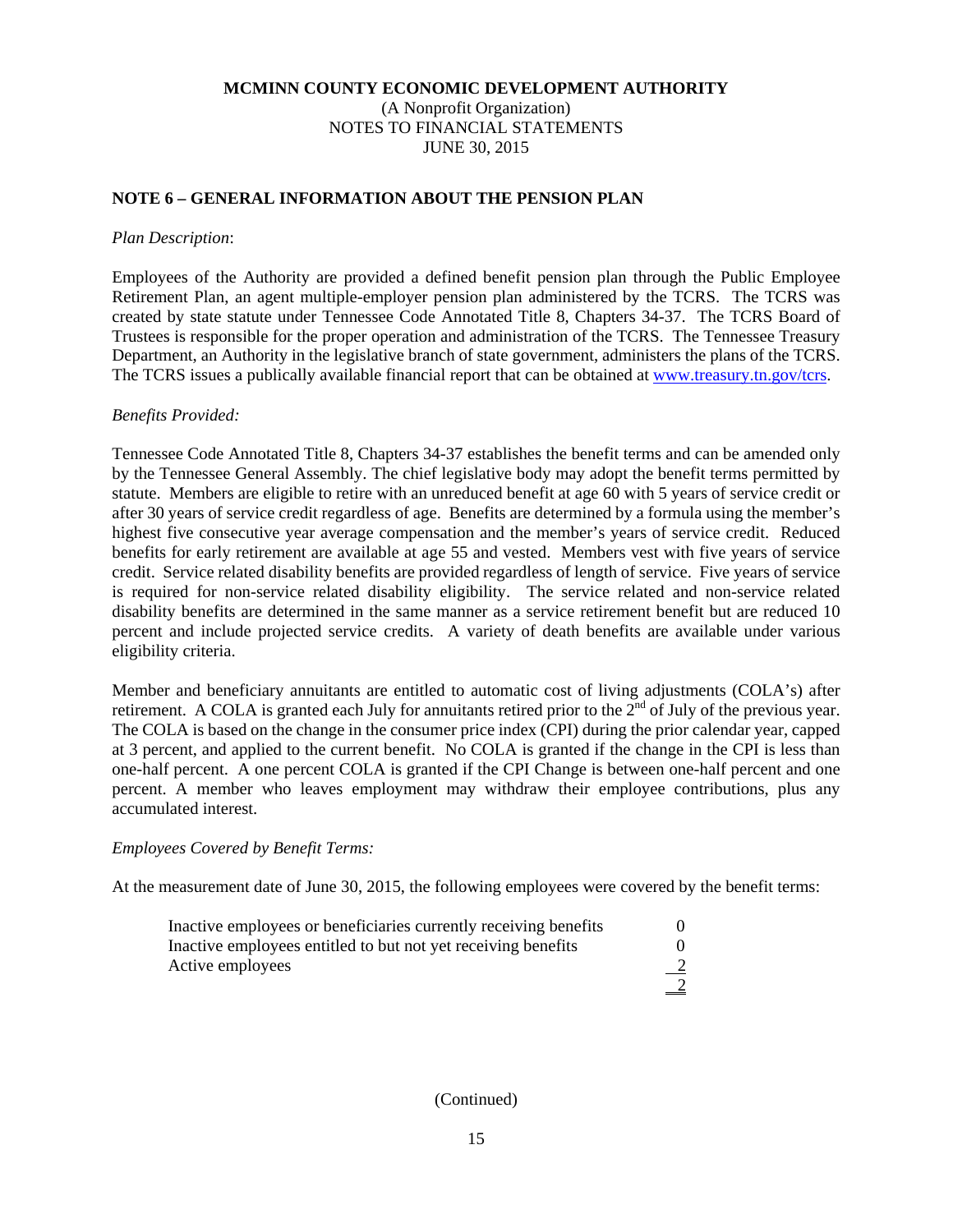# **MCMINN COUNTY ECONOMIC DEVELOPMENT AUTHORITY**  (A Nonprofit Organization) NOTES TO FINANCIAL STATEMENTS JUNE 30, 2015

# **NOTE 6 – GENERAL INFORMATION ABOUT THE PENSION PLAN (Continued)**

#### *Contributions:*

Contributions for employees are established in the statutes governing the TCRS and may only be changed by the Tennessee General Assembly. Employees contribute 5 percent of salary. The Authority makes employer contributions at the rate set by the Board of Trustees as determined by an actuarial valuation. For the year ended June 30, 2015, employer contributions for the Authority were \$6,574 based on a rate of 7% of covered payroll. By law, employer contributions are required to be paid. The TCRS may intercept the Authority's state shared taxes if required employer contributions are not remitted. The employer's actuarially determined contribution (ADC) and member contributions are expected to finance the costs of benefits earned by members during the year, the cost of administration, as well as an amortized portion of any unfunded liability.

### **Net Pension Liability (ASSET)**

McMinn County Economic Development Authority's plan participation did not commence until October 2014, and therefore, the Authority did not receive an actuarial evaluation. As of June 30, 2015, there is no Net Pension Liability (Asset) to record since the TCRS Actuarial was performed as of June 30, 2014, prior to the Authority's entry. Additionally, no required supplementary information is available for presentation.

# **Pension Expense (Income) and Deferred Outflows of Resources and Deferred Inflows of Resources Related to Pensions**

# *Pension Expense:*

For the year ended June 30, 2015, McMinn County Economic Development Authority Council recognized pension expense of \$6,574.

# *Deferred Outflows of Resources and Deferred Inflows of Resources:*

For the year ended June 30, 2015, McMinn County Economic Development Authority reported deferred outflows of resources in the amount of \$6,574.

# **NOTE 7 - CONCENTRATION OF CREDIT RISK**

Financial instruments which potentially subject the Authority to concentrations of credit risk consist principally of temporary cash investments. At times, cash balances held at financial institutions may be in excess of FDIC insurance limits. The Authority places its temporary cash investments with high-credit, quality financial institutions and, by policy, limits the amount of credit exposure to any one financial institution. At June 30, 2015, cash balances did not exceed FDIC insurance limits. The Authority believes no significant concentration of credit risk exists with respect to these cash investments.

The Authority receives approximately 76% of its annual budget from McMinn County, Cities of Athens and Etowah, and the local Athens utility. This funding could be cut or terminated at any time.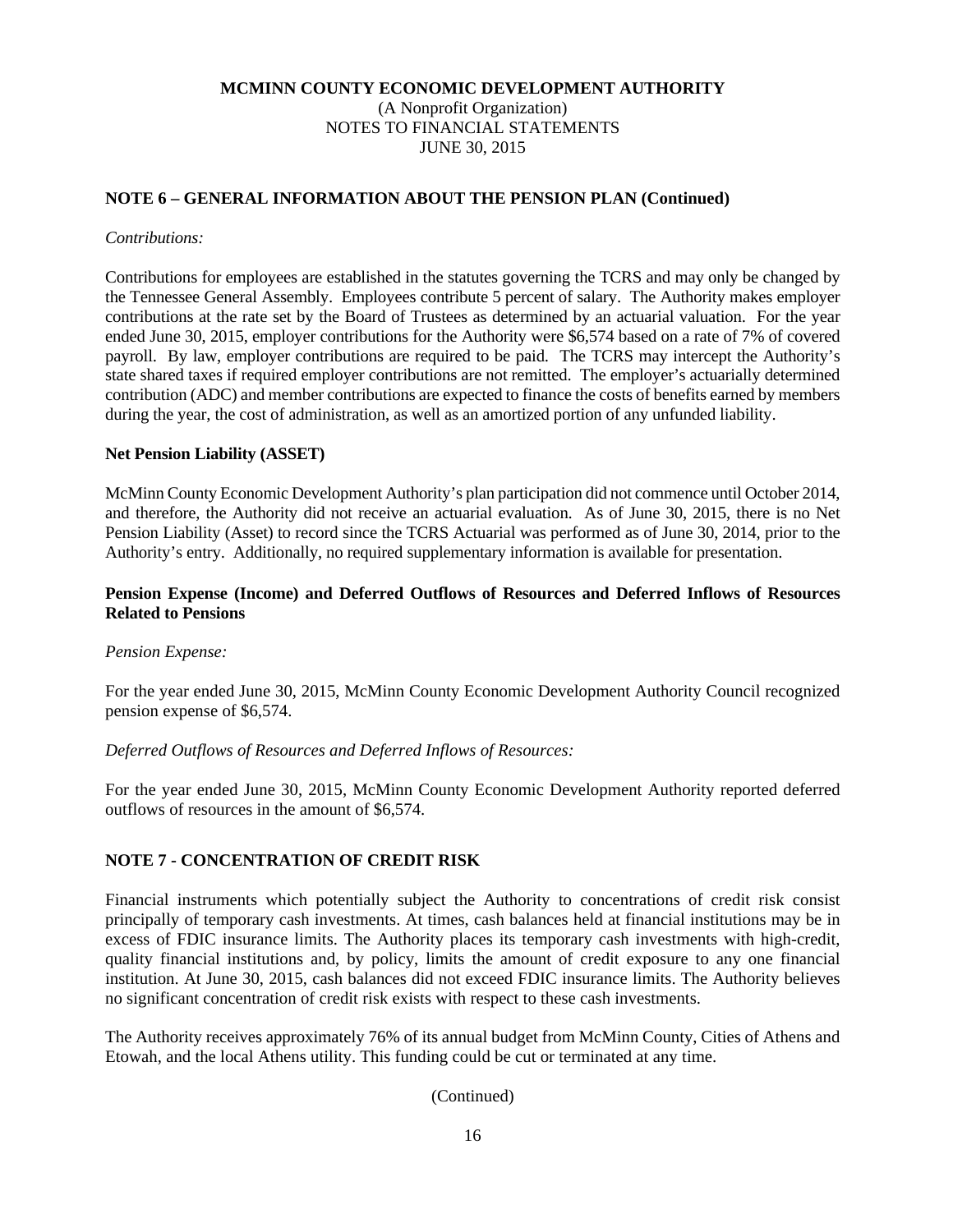(A Nonprofit Organization) NOTES TO FINANCIAL STATEMENTS JUNE 30, 2015

### **NOTE 8 – RISK FINANCING ACTIVITIES**

It is the policy of the Authority to purchase commercial insurance for the risks of losses to which it is exposed. These risks include general liability, property and casualty, worker's compensation, and employee health insurance. Settled claims have not exceeded commercial coverage in any of the past three (3) fiscal years.

# **NOTE 9 – VACATION AND COMPENSATED ABSENCES**

Employees of McMinn County Economic Development Authority adhere to the Authority's personnel policy regarding vacation and sick leave. The number of vacation days an employee accrues each month is determined by the individual employee's number of years of service. Vacation may be accrued and carried over. Upon termination of employment, the Development Authority will only pay out a maximum of 30 days of accrued vacation days. Sick leave accrues at a rate of eight (8) hours per month. There is no pay out for accrued sick leave upon termination of employment. No accrual was required for compensated absences and vacation at June 30, 2015.

### **NOTE 10 – PRIOR PERIOD ADJUSTMENT**

In the prior year, the Authority was incorrectly expensing the employer match of the retirement plan by \$8,525 before the plan was executed, therefore, overstating expenses.

# **NOTE 11 – SUBSEQUENT EVENTS**

The date to which events occurring after June 30, 2015, the date of the most recent balance sheet, have been evaluated for possible adjustment to the financial statements or disclosures is November 4, 2015, which is the date on which the financial statements were issued.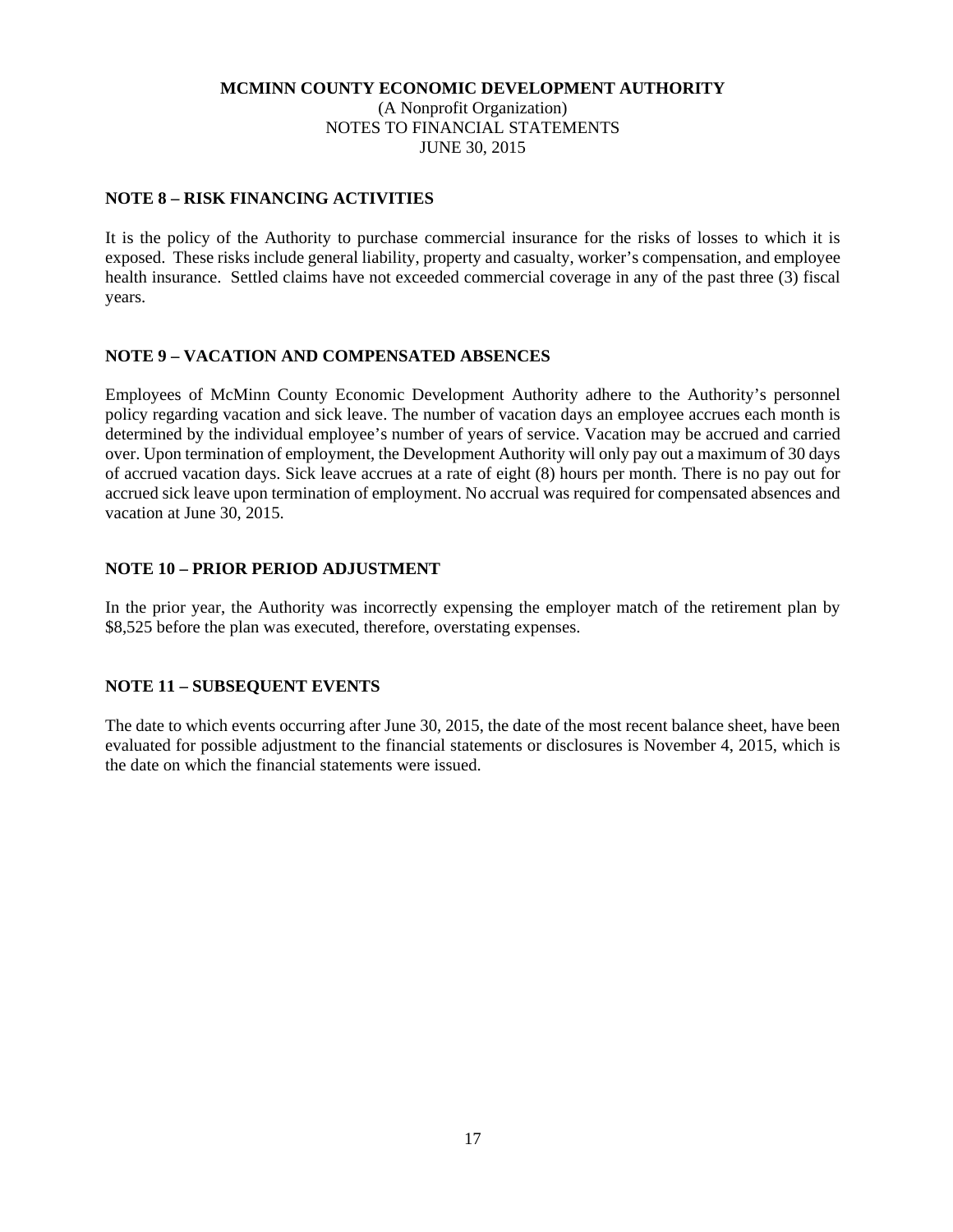INDEPENDENT AUDITOR'S REPORT ON INTERNAL CONTROL OVER FINANCIAL REPORTING AND ON COMPLAINCE AND OTHER MATTERS BASED ON AN AUDIT OF FINANCIAL STATEMENTS PERFORMED IN ACCORDANCE WITH *GOVERNMENT AUDITING STANDARDS* 

June 30, 2015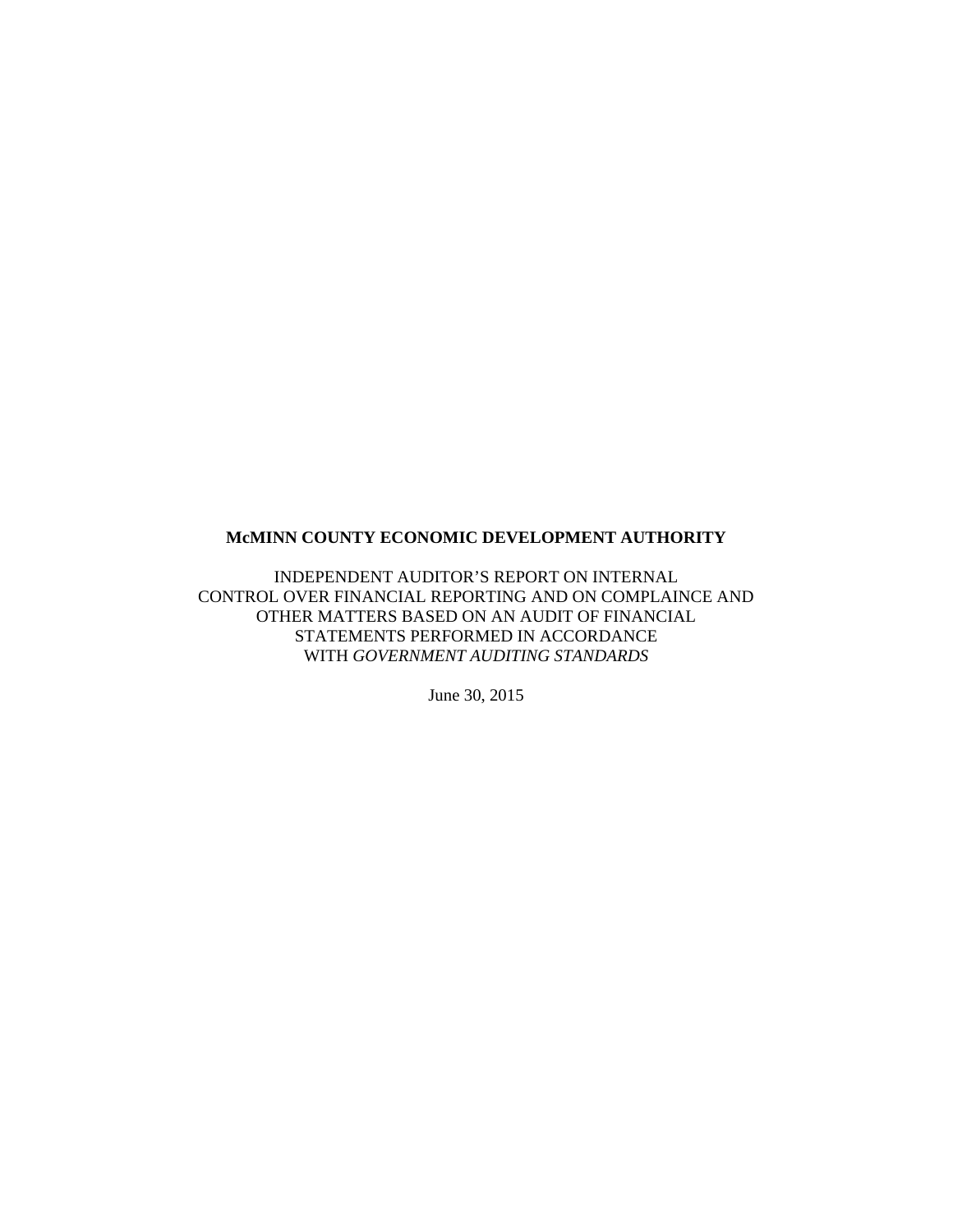

428 Marilyn Lane Joe S. Ingram, CPA **Alcoa, Tennessee 37701** Alcoa, Tennessee 37701

Lonas D. Overholt, CPA 865-984-1040

Robert L. Bean, CPA Facsimile 865-982-1665

# INDEPENDENT AUDITORS' REPORT ON INTERNAL CONTROL OVER FINANCIAL REPORTING AND ON COMPLAINCE AND OTHER MATTERS BASED ON AN AUDIT OF FINANCIAL STATEMENTS PERFORMED IN ACCORDANCE WITH *GOVERNMENT AUDITING STANDARDS*

To the Board of Directors McMinn County Economic Development Authority

We have audited, in accordance with the auditing standards generally accepted in the United States of America and the standards applicable to financial audits contained in *Government Auditing Standards* issued by the Comptroller General of the United States, the financial statements of the business-type activities of McMinn County Economic Development Authority, as of and for the year ended June 30, 2015, and the related notes to the financial statements, which collectively comprise McMinn County Economic Development Authority's basic financial statements, and have issued our report thereon dated November 4, 2015.

# **Internal Control over Financial Reporting**

In planning and performing our audit of the financial statements, we considered McMinn County Economic Development Authority's internal control over financial reporting (internal control) to determine the audit procedures that are appropriate in the circumstances for the purpose of expressing our opinions on the financial statements, but not for the purpose of expressing an opinion on the effectiveness of McMinn County Economic Development Authority's internal control.

A *deficiency in internal control* exists when the design or operation of a control does not allow management or employees, in the normal course of performing their assigned functions, to prevent, or detect and correct, misstatements on a timely basis. A *material weakness* is a deficiency, or a combination of deficiencies, in internal control, such that there is a reasonable possibility that a material misstatement of the entity's financial statements will not be prevented, or detected and corrected on a timely basis. A *significant deficiency* is a deficiency, or a combination of deficiencies, in internal control that is less severe than a material weakness, yet important enough to merit attention by those charged with governance.

Our consideration of internal control was for the limited purpose described in the first paragraph of this section and was not designed to identify all deficiencies in internal control that might be material weaknesses or, significant deficiencies. Given these limitations, during our audit we did not identify any deficiencies in internal control that we consider to be material weaknesses. However, material weaknesses may exist that have not been identified.

#### **Compliance and Other Matters**

As part of obtaining reasonable assurance about whether McMinn County Economic Development Authority's financial statements are free from material misstatements, we performed tests of its compliance with certain provisions of laws, regulations, contracts, and grant agreements, noncompliance with which could have a direct and material effect on the determination of financial statement amounts. However,